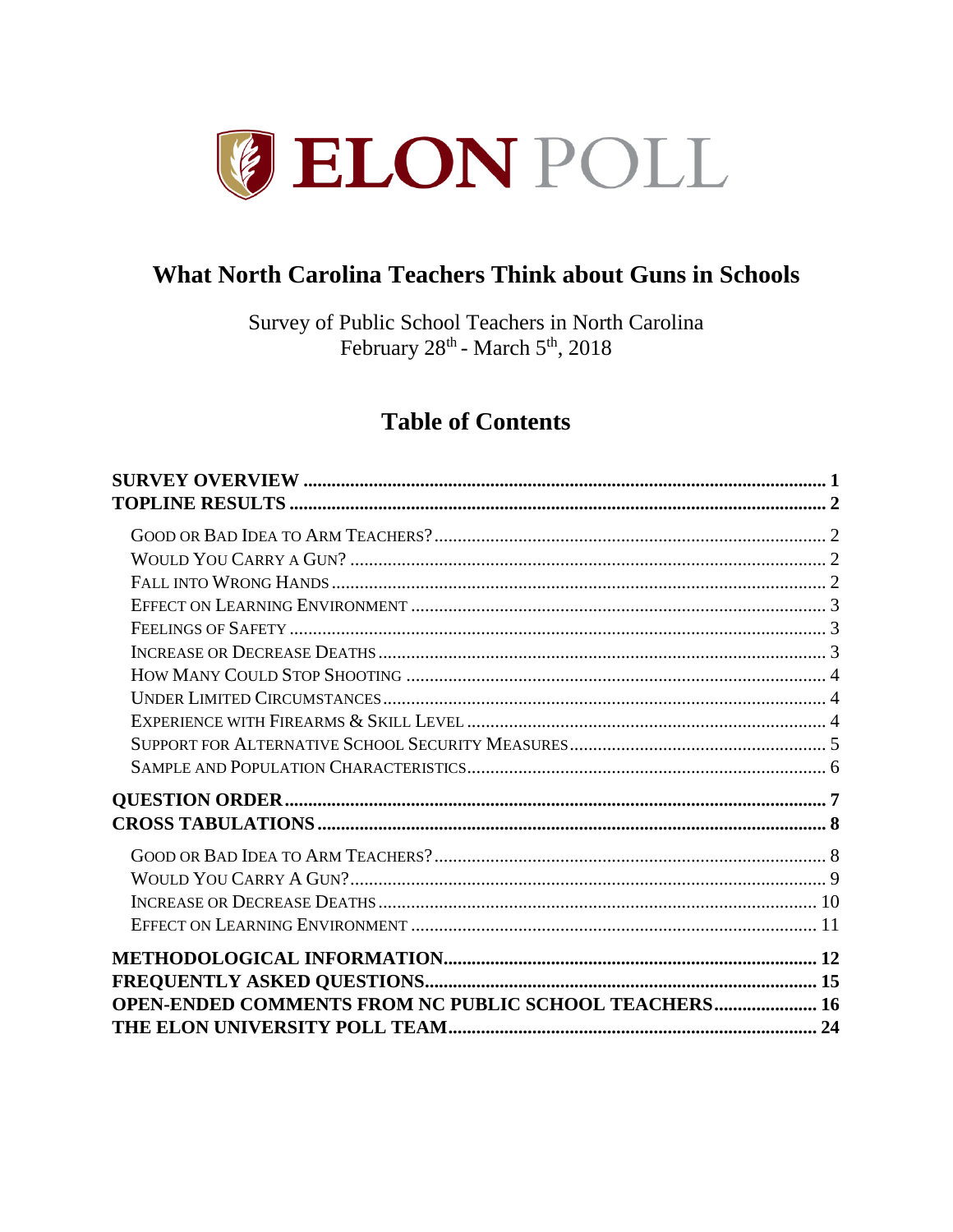

# <span id="page-1-0"></span>**Survey Overview**

In partnership with the Raleigh News & Observer, the Elon University Poll conducted a representative survey of public K-12 teachers in North Carolina between February 28<sup>th</sup> and March 5<sup>th</sup>, 2018.

The survey was conducted using a list sample of teachers and two modes of contact: email and live-interviewer telephone (cell phone and landline). The sample size for the combined modes is 379 with a margin of error of  $+/-$  5.03%. Teachers in this survey were identified using a combination of state pension system and voter registration records. All teachers interviewed were registered North Carolina voters.

The purpose of this survey was to measure North Carolina public school teachers' opinions about carrying guns in school. In the wake of the February  $14<sup>th</sup>$  shooting at Stoneman Douglas High School in Parkland, Florida, several states have considered arming teachers as a school safety measure.

In our survey, teachers were asked whether they think allowing teachers to carry guns is a good or bad idea, the effect on the learning environment, if they themselves would want to carry a gun, and about their own experience and skill level with firearms. Additionally, teachers were asked if they would support a variety of other possible policy reforms related to increased school security. The results for each of these questions are provided in this report.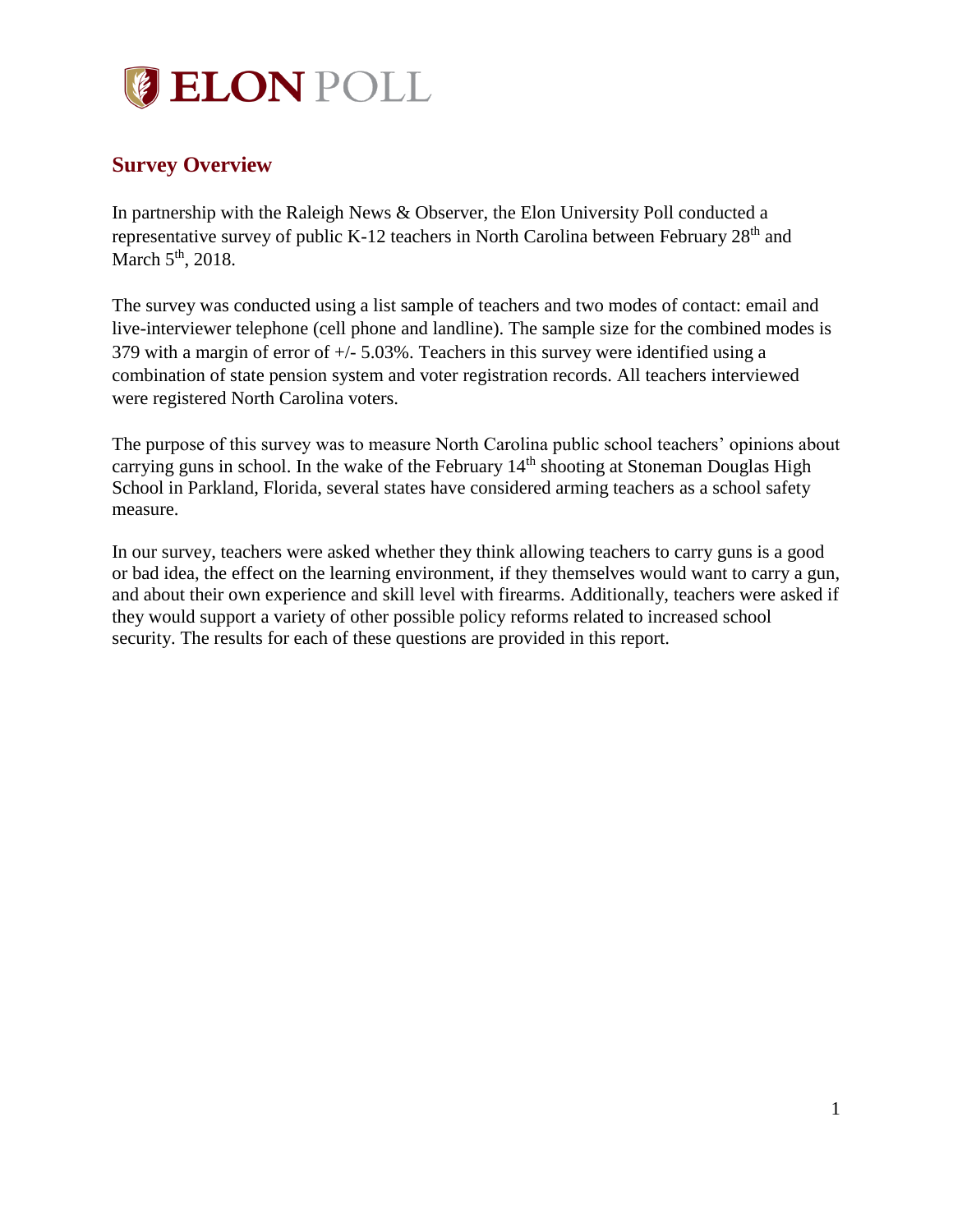

# <span id="page-2-0"></span>**Topline Results**

## <span id="page-2-1"></span>**Good or Bad Idea to Arm Teachers?**<sup>1</sup>

Recently, there has been national discussion about allowing teachers to carry guns to school in response to school shootings. Overall, do you think allowing teachers to carry guns to your school is mostly a good idea or mostly a bad idea?

## <span id="page-2-2"></span>**Would You Carry a Gun?**

Would you carry a gun to your classroom if you were allowed to do so?

## <span id="page-2-3"></span>**Fall into Wrong Hands**

 $\overline{a}$ 

How likely do you think it would be for a gun carried by a teacher at your school to accidentally fall into the wrong hands?

<sup>&</sup>lt;sup>1</sup> If they initially answered "Don't Know," they were asked again to make a guess. This applied to only 2% of those interviewed.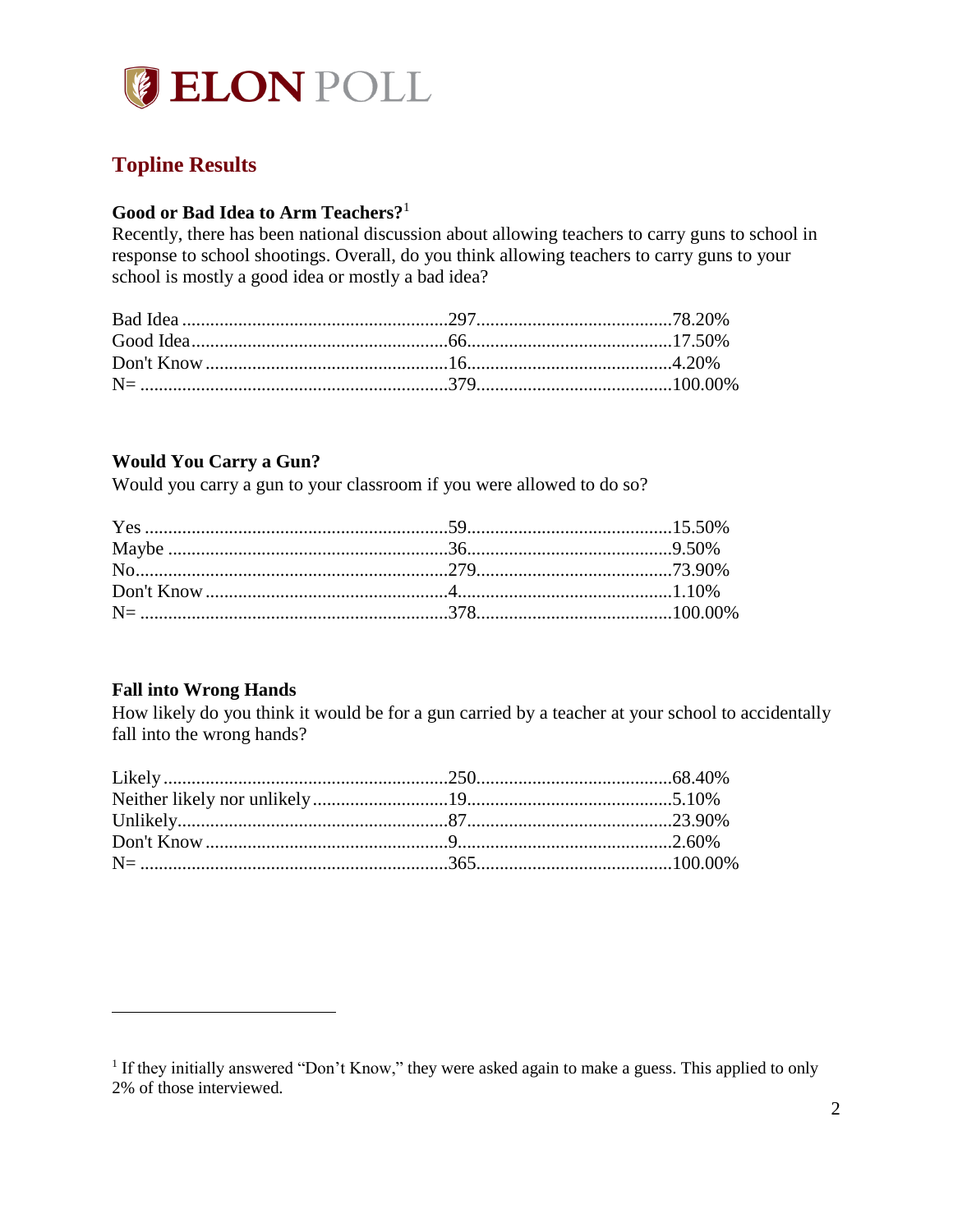

## <span id="page-3-0"></span>**Effect on Learning Environment**

Would teachers carrying guns to your school mostly help or mostly harm the overall learning environment at your school?

#### <span id="page-3-1"></span>**Feelings of Safety**

How would your feelings of safety change if teachers in your school were allowed to carry guns?

#### <span id="page-3-2"></span>**Increase or Decrease Deaths**

In general, do you think arming teachers would lead to an overall decrease or overall increase in gun-related deaths within American public schools?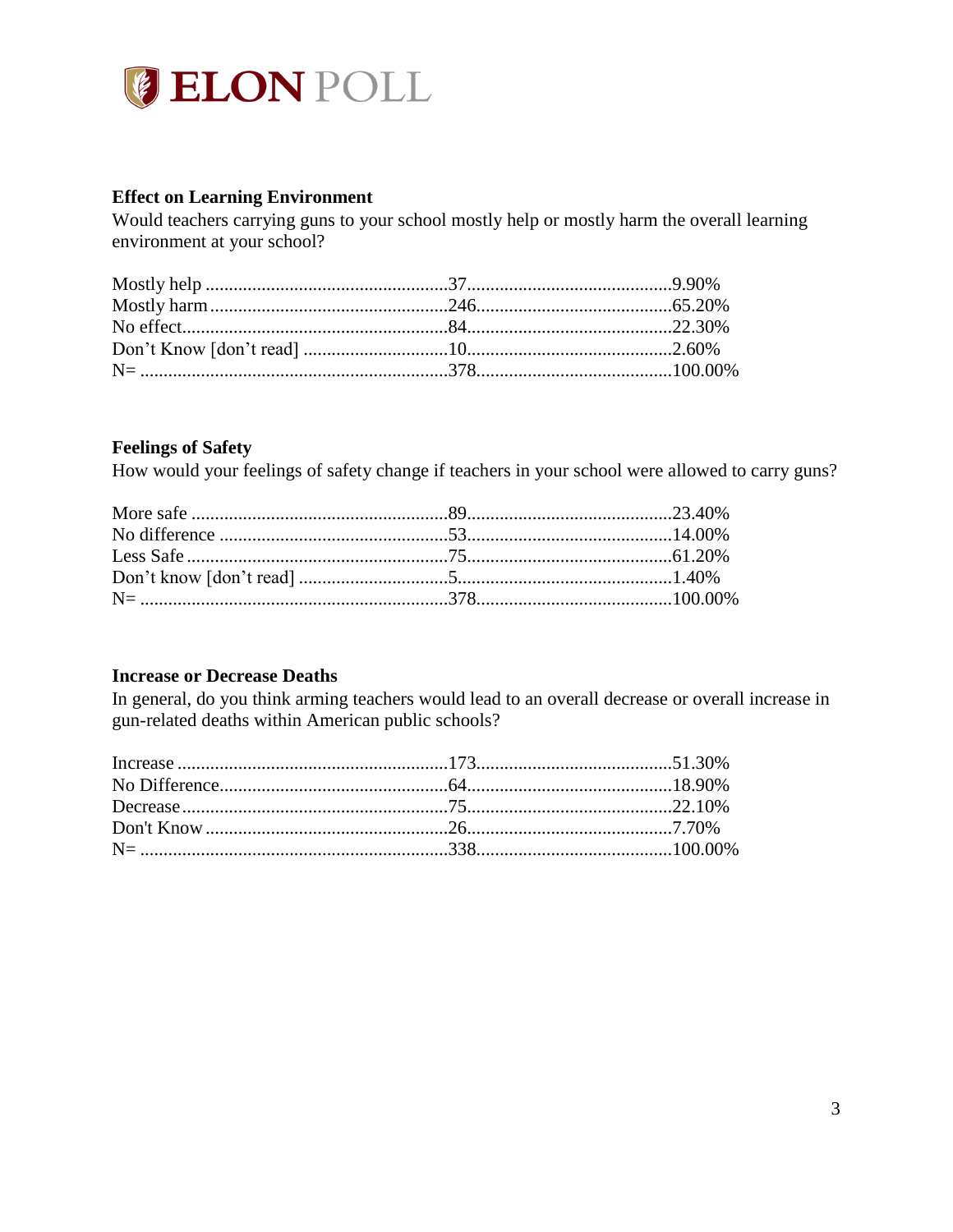

## <span id="page-4-0"></span>**How Many Could Stop Shooting**

Thinking of other teachers in your school, how many of them do you think could reliably stop a school shooting if they carried a gun while on campus?

\*Online only:

## <span id="page-4-1"></span>**Under Limited Circumstances**

Imagine a policy proposal in which:

- Only a few teachers in each school were allowed to carry guns
- These teachers were selected based on prior experience with security
- Each selected teacher was required to undergo extensive training, evaluation and certification.

Overall, do you think allowing teachers to carry guns to your school under these limited circumstances is mostly a good idea or mostly a bad idea?

| *Online only: |  |
|---------------|--|
|               |  |
|               |  |
|               |  |

## <span id="page-4-2"></span>**Experience with Firearms & Skill Level**

Have you personally ever used a firearm, at a shooting range or elsewhere?

[if yes to above] How would you rate your own personal skill when it comes to handgun use?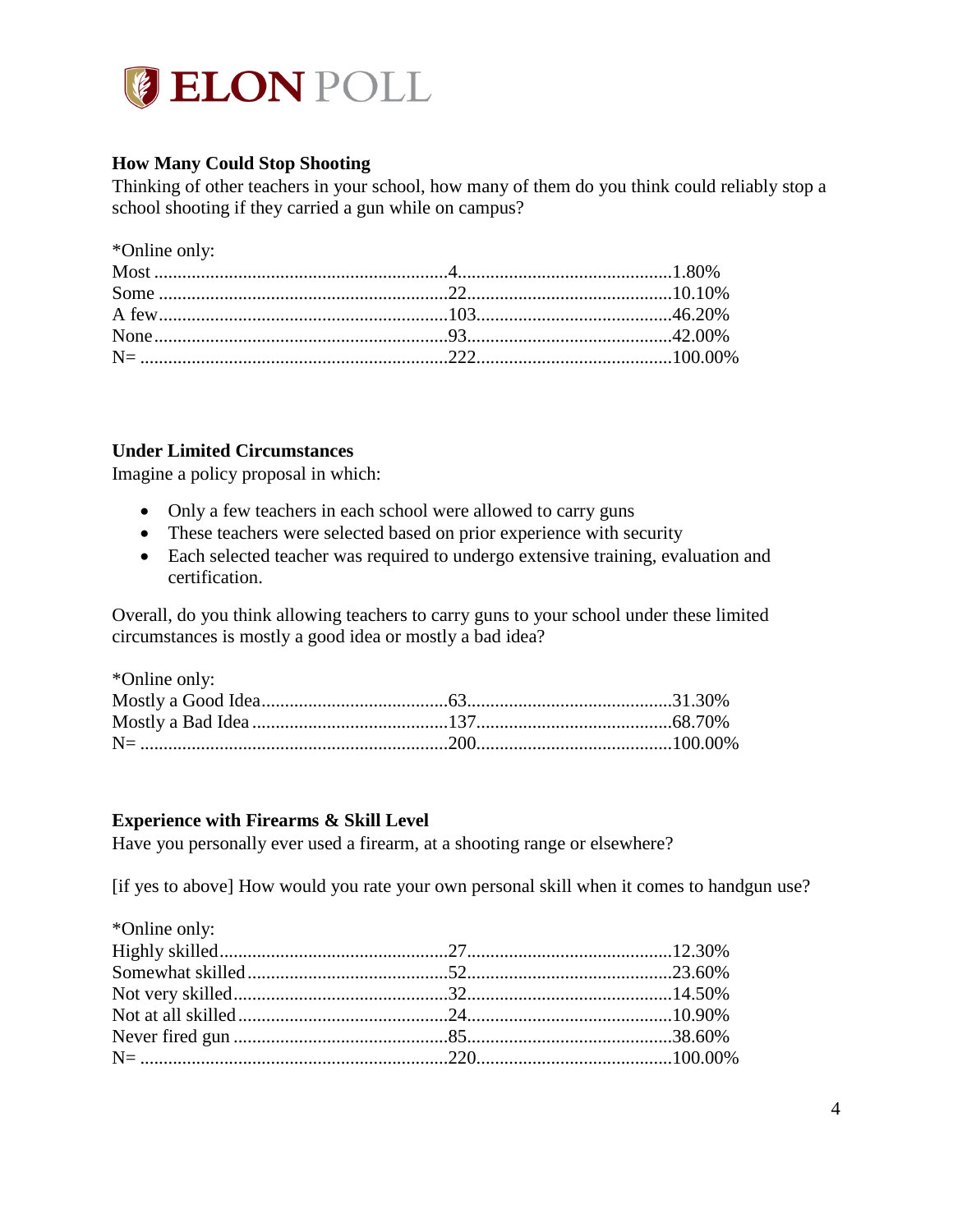

## <span id="page-5-0"></span>**Support for Alternative School Security Measures**

Below are some other potential proposals related to school security, for each, please indicate if you feel favorable or unfavorable you towards the proposal.

\* Online only:

|                                                                                         | Favorable | Neutral | Unfavorable |
|-----------------------------------------------------------------------------------------|-----------|---------|-------------|
| Banning sales of semi-automatic high capacity<br>rifles                                 | 77.2%     | 9.1%    | 13.7%       |
| Ensuring background checks on all gun sales                                             | 99.0%     | 1.0%    | 0.0%        |
| Mandating at least two armed police officers be<br>present in every school at all times | 65.4%     | 24.4%   | 10.2%       |
| Adding high security measures in schools along the<br>lines of airports                 | 50.0%     | 28.2%   | 21.8%       |
| Providing free bulletproof backpacks to students                                        | 31.0%     | 35.7%   | 33.3%       |
| Increasing federal funds to states for local decisions<br>about school security         | 79.6%     | 15.5%   | 4.9%        |
| Enhanced training for emergency situations                                              | 87.6%     | 10.8%   | 1.6%        |
| Increased support for mental health funding                                             | 92.4%     | 6.6%    | 1.0%        |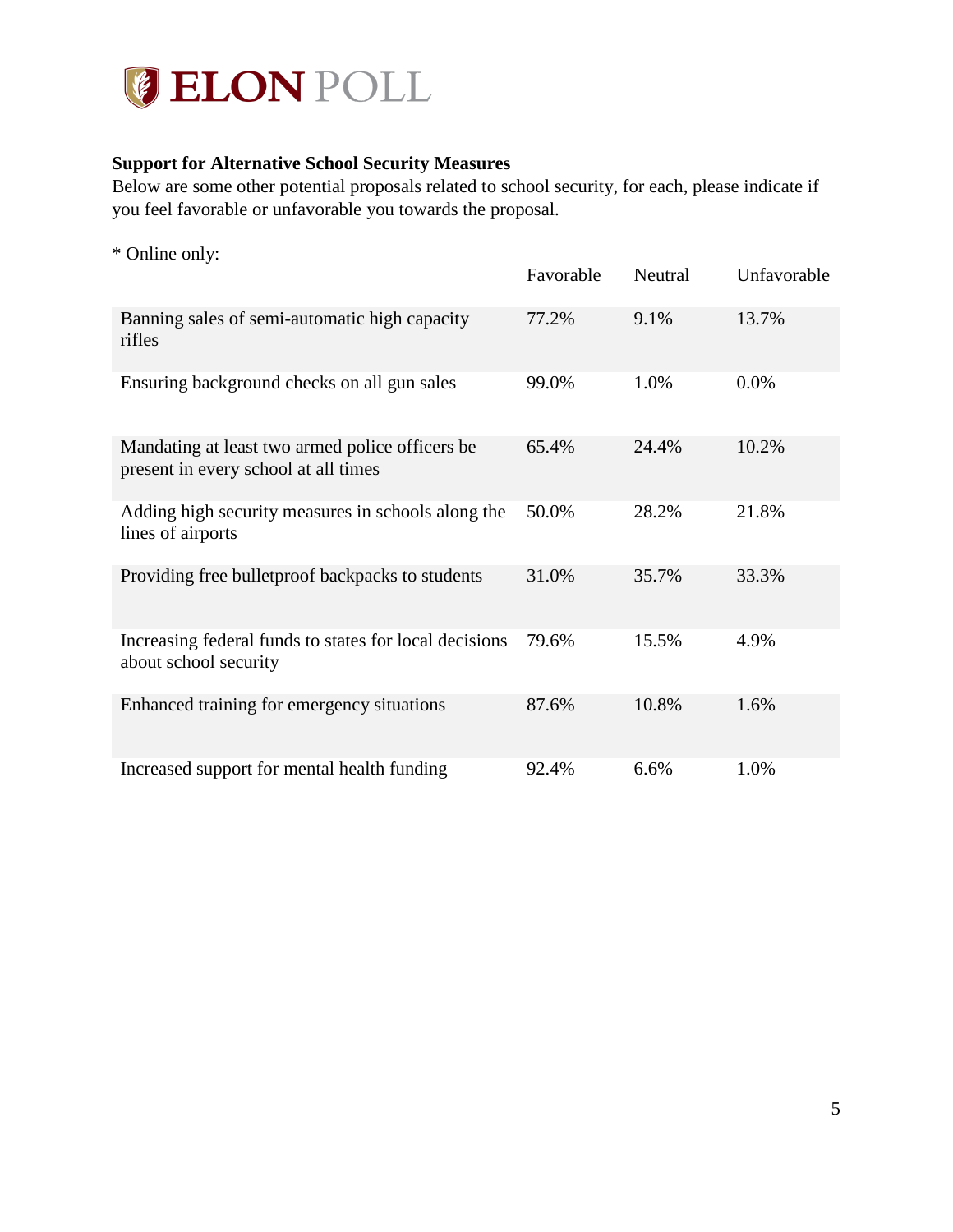

## <span id="page-6-0"></span>**Sample and Population Characteristics**

|                                               |                                       | Sample (Weighted)       | Population |
|-----------------------------------------------|---------------------------------------|-------------------------|------------|
| Race                                          | White                                 | 81.1%                   | 81.1%      |
|                                               | Not white                             | 18.9%                   | 18.9%      |
| <b>Sex</b>                                    | Male                                  | 20.5%                   | 20.5%      |
|                                               | Female                                | 79.5%                   | 79.5%      |
| <b>School Level</b>                           | Elementary & Middle                   | 70.8%                   | 70.8%      |
|                                               | <b>High School</b>                    | 29.2%                   | 29.2%      |
| Age                                           | 49 or younger                         | 71.5%                   | 71.5%      |
|                                               | 50 or older                           | 28.5%                   | 28.5%      |
| District Region                               | Eastern NC                            | 29.7%                   | 29.7%      |
|                                               | Piedmont                              | 57.1%                   | 57.1%      |
|                                               | Western NC                            | 13.2%                   | 13.2%      |
| County Type                                   | Urban                                 | 32.3%                   | 32.3%      |
| (Their School                                 | Suburban                              | 26.3%                   | 26.3%      |
| District)                                     | Rural                                 | 41.4%                   | 41.4%      |
| <b>School Setting</b><br>(Teacher Perception) | Urban<br>Suburban<br>Rural            | 24.6%<br>32.8%<br>40.8% | Unknown    |
| Party Identification<br>(Self-Reported)       | Democrat<br>Independent<br>Republican | 35.6%<br>43.6%<br>20.8% | Unknown    |

*Notes*. See methodology section for further details about how the sample was weighted and how the population parameters were determined.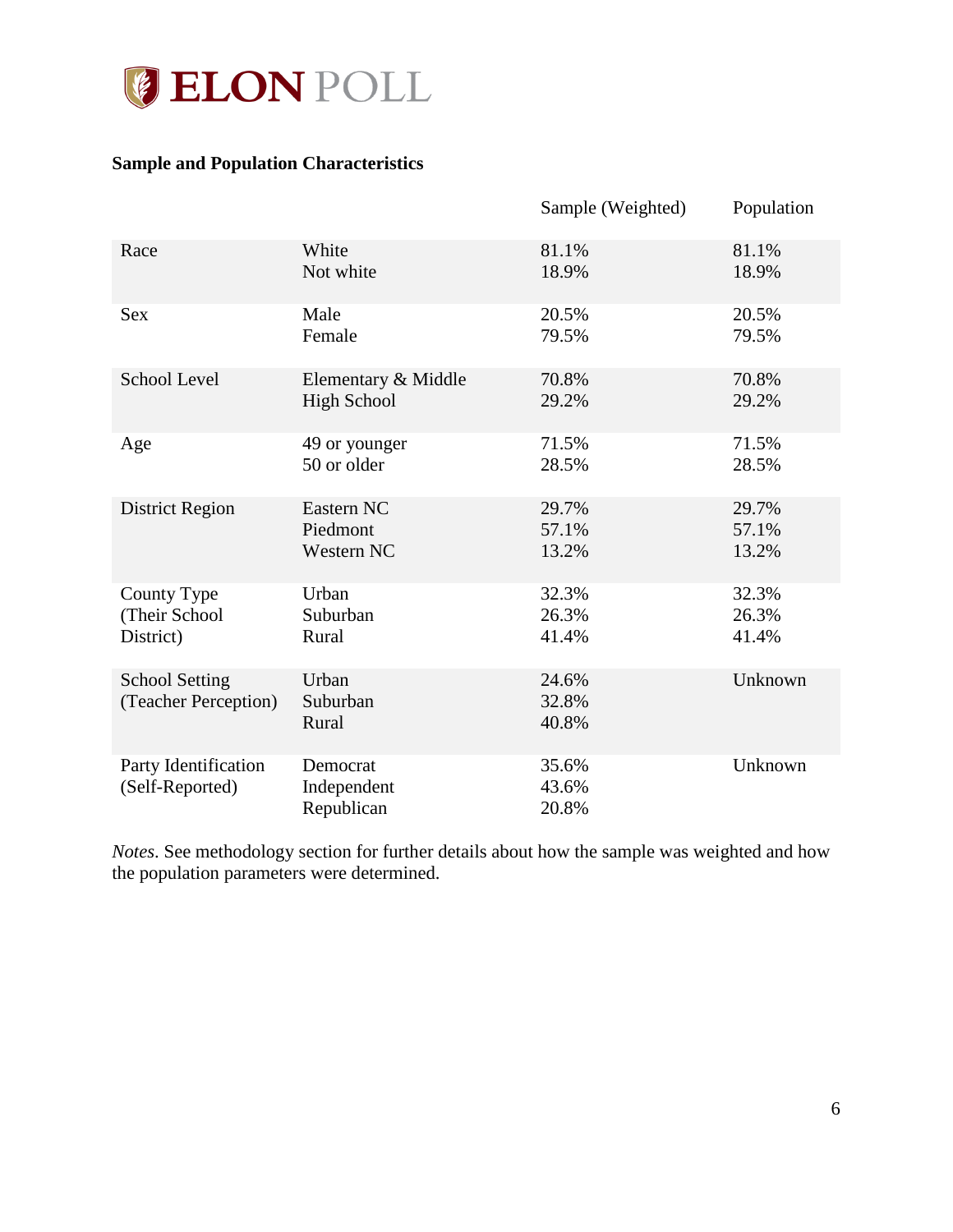

# <span id="page-7-0"></span>**Question Order**

Introduction

- Confirmation of identity
- Consent
- Confirmation of status as a school teacher
- Introduction to the survey

## Opinions about Arming Teachers

- Good or bad idea to arm teachers
- Effect on your feelings of safety
- Would it increase gun-related deaths
- Would you carry a gun
- Online Only:
	- o Have you ever used a firearm
	- o Self-assessed skill at using a firearm
	- o Could any teachers you know stop a school shooting
- Likelihood a firearm would fall into the wrong hands
- Effect on learning environment
- Online Only:
	- o Support for arming teachers under limited circumstances
	- o Support for alternative school security measures

## **Demographics**

- School type: urban, rural, suburban
- Level of school taught
- Gender (online only, interviewer assessed for phone interviews)
- Race (online only, voter file used for phone interviews)
- Age
- Party Identification
- Ideological Leaning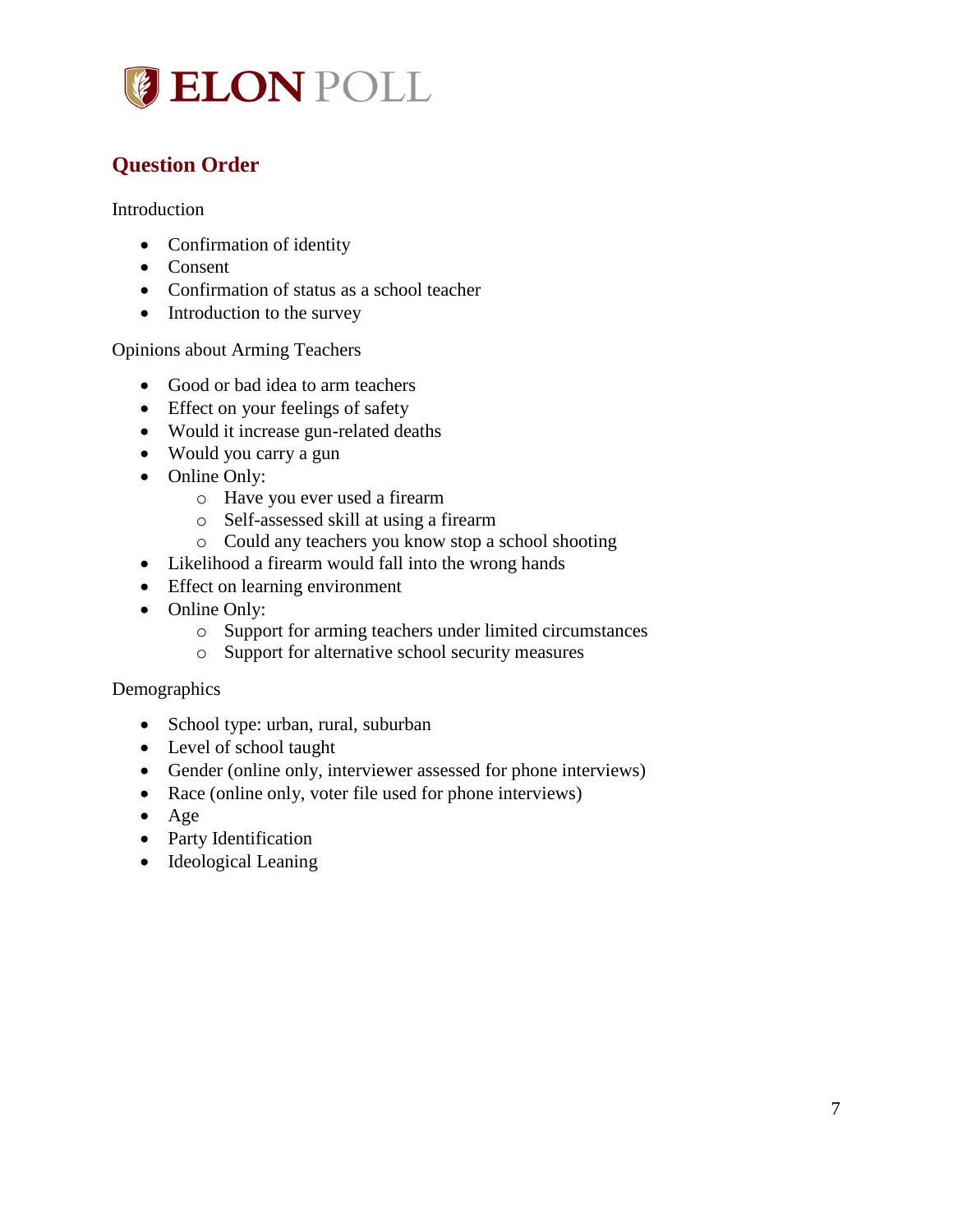

## <span id="page-8-0"></span>**Cross Tabulations**

#### <span id="page-8-1"></span>**Good or Bad Idea to Arm Teachers?**

Recently, there has been national discussion about allowing teachers to carry guns to school in response to school shootings. Overall, do you think allowing teachers to carry guns to your school is mostly a good idea or mostly a bad idea?

|                            | <b>Bad Idea</b><br>$\%$ | Good Idea<br>$\%$ | Don't Know<br>$\%$ | Total<br>$\%$ |
|----------------------------|-------------------------|-------------------|--------------------|---------------|
| Overall                    | 78                      | 18                | $\overline{4}$     | 100           |
| 49 or younger              | 76                      | 18                | 6                  | 100           |
| 50 or older                | 78                      | 19                | 3                  | 100           |
| Eastern NC                 | 75                      | 19                | 6                  | 100           |
| Piedmont                   | 77                      | 19                | $\overline{4}$     | 100           |
| Western NC                 | 83                      | 15                | 3                  | 100           |
| Not White                  | 91                      | 8                 | $\mathbf{1}$       | 100           |
| White                      | 75                      | 20                | 5                  | 100           |
| Male                       | 75                      | 21                | $\overline{4}$     | 100           |
| Female                     | 78                      | 18                | 5                  | 100           |
| Democrats                  | 95                      | 5                 | $\boldsymbol{0}$   | 100           |
| Independents               | 78                      | 19                | $\overline{4}$     | 100           |
| Republicans                | 57                      | 36                | 6                  | 100           |
| Urban school               | 81                      | 17                | $\sqrt{2}$         | 100           |
| Suburban school            | 78                      | 20                | $\overline{c}$     | 100           |
| Rural school               | 78                      | 18                | 5                  | 100           |
| Teach other students       | 76                      | 20                | 5                  | 100           |
| Teach high school students | 80                      | 16                | $\overline{4}$     | 100           |
| Would carry a gun          | 14                      | 79                | $\boldsymbol{7}$   | 100           |
| Would not                  | 95                      | 3                 | $\mathbf{1}$       | 100           |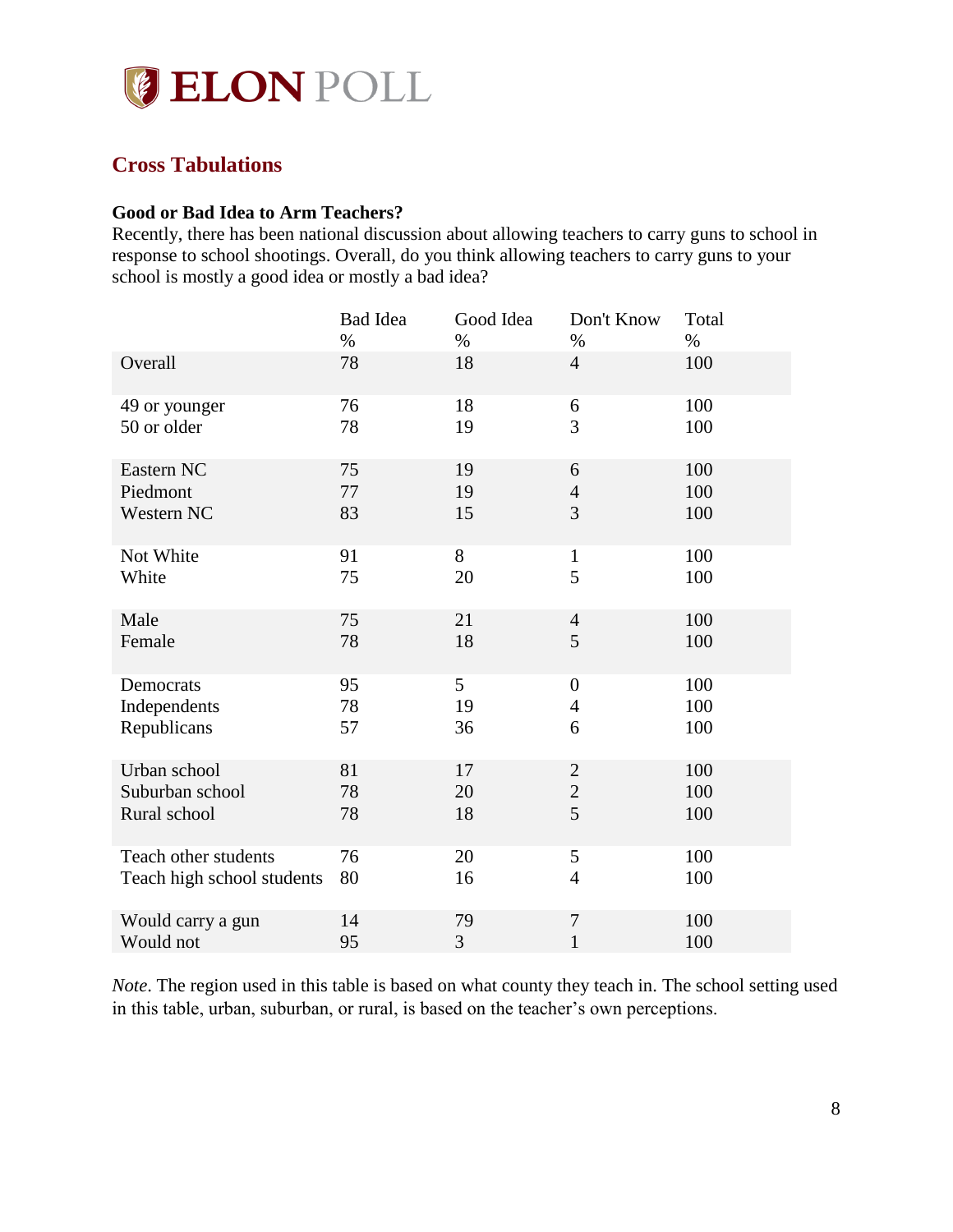

## <span id="page-9-0"></span>**Would You Carry A Gun?**

Would you carry a gun to your classroom if you were allowed to do so?

|                             | Yes            | Maybe          | N <sub>o</sub> | Total |
|-----------------------------|----------------|----------------|----------------|-------|
|                             | $\%$           | $\%$           | $\%$           | $\%$  |
| Overall                     | 15             | 10             | 75             | 100   |
| 49 or younger               | 16             | 14             | 70             | 100   |
| 50 or older                 | 13             | 7              | 80             | 100   |
| Eastern NC                  | 22             | 12             | 67             | 100   |
| Piedmont                    | 14             | 9              | 76             | 100   |
| Western NC                  | $\overline{4}$ | 13             | 83             | 100   |
| Not White                   | $\overline{4}$ | 13             | 83             | 100   |
| White                       | 17             | 10             | 73             | 100   |
| Male                        | 18             | 14             | 69             | 100   |
| Female                      | 14             | 9              | 76             | 100   |
| Democrats                   | $\overline{4}$ | $\overline{4}$ | 92             | 100   |
| Independents                | 16             | 13             | 71             | 100   |
| Republicans                 | 29             | 12             | 59             | 100   |
| Urban school                | 11             | 6              | 83             | 100   |
| Suburban school             | 19             | 7              | 73             | 100   |
| Rural school                | 14             | 12             | 75             | 100   |
| Teach other students        | 16             | 9              | 73             | 100   |
| Teach high schools students | 12             | 10             | 78             | 100   |
| Arming teachers a bad idea  | 3              | 5              | 92             | 100   |
| Arming teachers a good idea | 63             | 23             | 14             | 100   |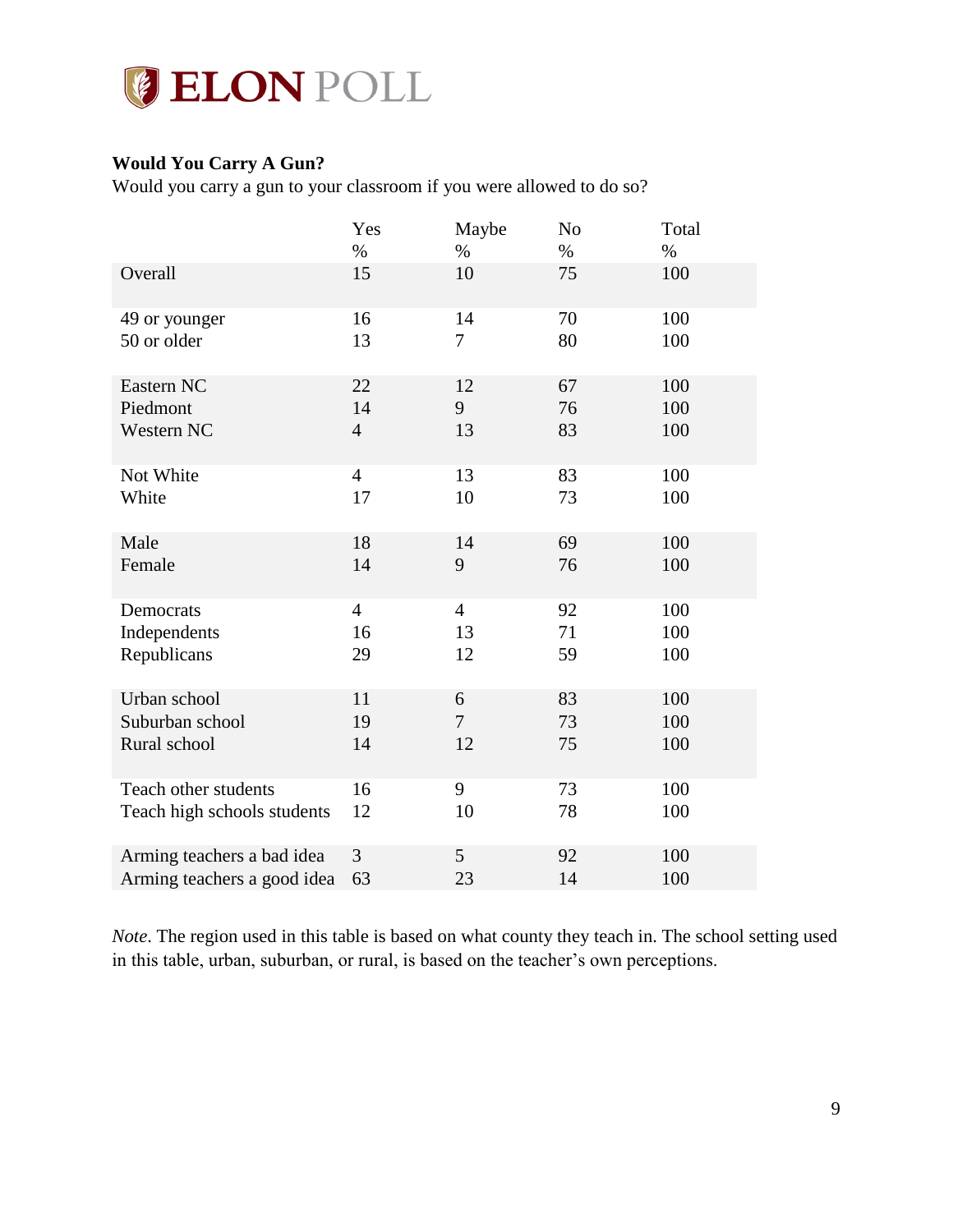

## <span id="page-10-0"></span>**Increase or Decrease Deaths**

In general, do you think arming teachers would lead to an overall decrease or overall increase in gun-related deaths within American public schools?

|                             | Increase | No Difference  | Decrease       | Don't Know       | Total |
|-----------------------------|----------|----------------|----------------|------------------|-------|
|                             | $\%$     | $\%$           | $\%$           | $\%$             | $\%$  |
| Overall                     | 51       | 19             | 22             | 8                | 100   |
| 49 or younger               | 48       | 20             | 24             | $8\,$            | 100   |
| 50 or older                 | 48       | 20             | 24             | $\,8\,$          | 100   |
| Eastern NC                  | 43       | 18             | 27             | 12               | 100   |
| Piedmont                    | 50       | 21             | 25             | 5 <sup>5</sup>   | 100   |
| Western NC                  | 52       | 20             | 14             | 14               | 100   |
| Not White                   | 67       | 12             | 12             | 9                | 100   |
| White                       | 45       | 21             | 26             | 8                | 100   |
| Male                        | 47       | 19             | 30             | $\overline{4}$   | 100   |
| Female                      | 49       | 20             | 23             | 9                | 100   |
| Democrats                   | 75       | 16             | 6              | 3                | 100   |
| Independents                | 46       | 19             | 27             | $\overline{7}$   | 100   |
| Republicans                 | 21       | 25             | 42             | 12               | 100   |
| Urban school                | 59       | 20             | 17             | 5                | 100   |
| Suburban school             | 50       | 20             | 23             | $\boldsymbol{7}$ | 100   |
| Rural school                | 46       | 20             | 25             | 8                | 100   |
| Teach other students        | 46       | 21             | 25             | $\tau$           | 100   |
| Teach high school students  | 52       | 17             | 21             | 9                | 100   |
| Arming teachers a bad idea  | 61       | 23             | $\overline{7}$ | 9                | 100   |
| Arming teachers a good idea | 6        | $\overline{2}$ | 90             | $\mathbf{1}$     | 100   |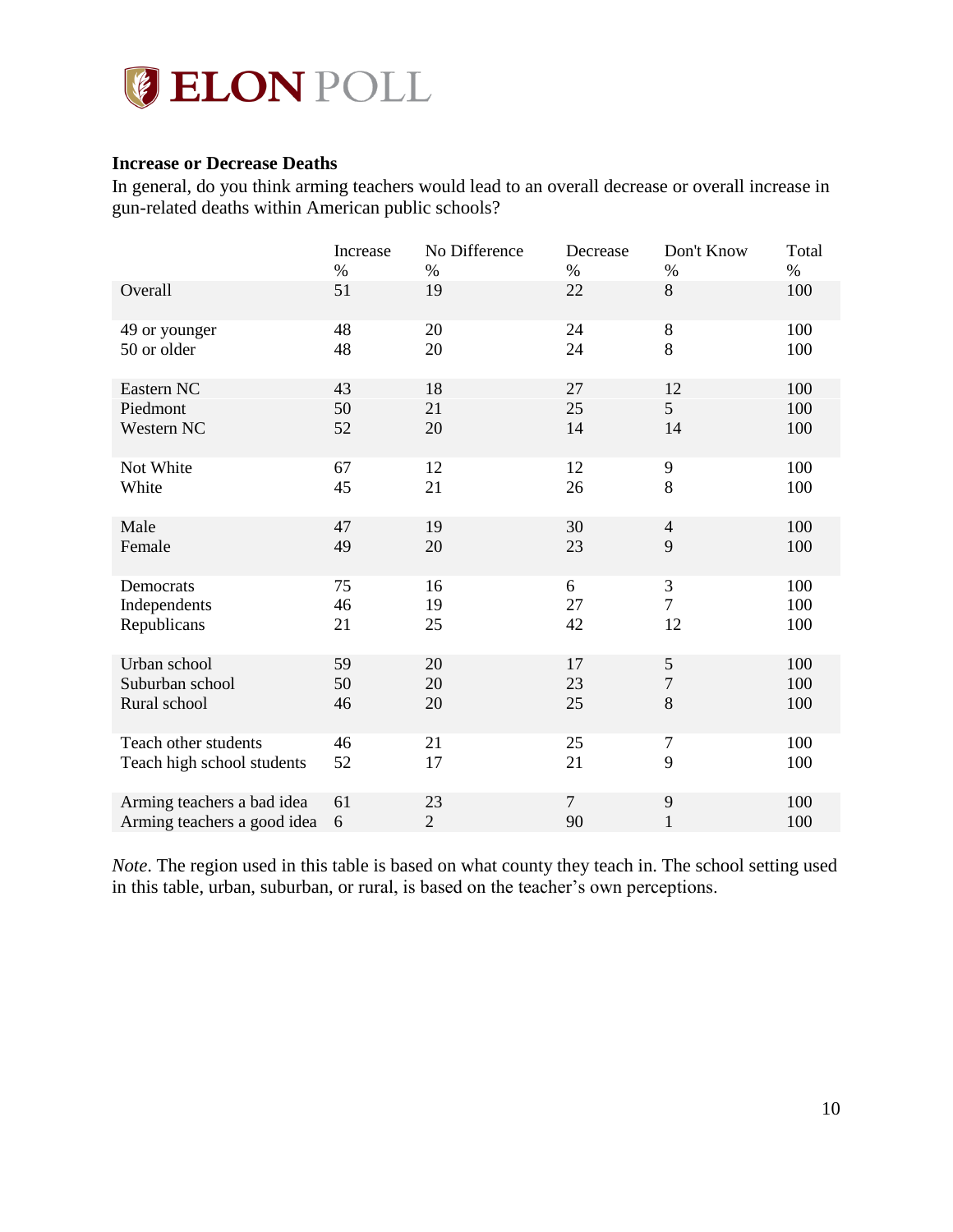

## <span id="page-11-0"></span>**Effect on Learning Environment**

Would teachers carrying guns to your school mostly help or mostly harm the overall learning environment at your school?

|                             | Mostly help    | Mostly harm | No effect      | Don't Know                  | Total |
|-----------------------------|----------------|-------------|----------------|-----------------------------|-------|
|                             | $\%$           | $\%$        | $\%$           | $\%$                        | $\%$  |
| Overall                     | 10             | 65          | 22             | 3                           | 100   |
| 49 or younger               | 10             | 64          | 23             | $\ensuremath{\mathfrak{Z}}$ | 100   |
| 50 or older                 | 11             | 62          | 23             | $\overline{4}$              | 100   |
| Eastern NC                  | 10             | 57          | 27             | 6                           | 100   |
| Piedmont                    | 11             | 64          | 23             | $\overline{c}$              | 100   |
| Western NC                  | $\overline{7}$ | 69          | 19             | 5                           | 100   |
| Not White                   | $\overline{7}$ | 80          | 9              | $\mathfrak{Z}$              | 100   |
| White                       | 11             | 60          | 25             | $\overline{4}$              | 100   |
| Male                        | 10             | 60          | 27             | $\mathfrak{Z}$              | 100   |
| Female                      | 11             | 63          | 22             | $\overline{4}$              | 100   |
| Democrats                   | 5              | 88          | $\overline{7}$ | $\boldsymbol{0}$            | 100   |
| Independents                | 13             | 59          | 26             | $\mathfrak{Z}$              | 100   |
| Republicans                 | 15             | 40          | 39             | 6                           | 100   |
| Urban school                | 11             | 69          | 19             | $\mathbf{1}$                | 100   |
| Suburban school             | 13             | 67          | 19             | 1                           | 100   |
| Rural school                | 10             | 60          | 27             | $\overline{4}$              | 100   |
| Teach other students        | 10             | 62          | 24             | $\overline{4}$              | 100   |
| Teach high school students  | 11             | 64          | 23             | $\overline{2}$              | 100   |
| Arming teachers a bad idea  | $\overline{2}$ | 79          | 16             | 3                           | 100   |
| Arming teachers a good idea | 47             | 6           | 43             | 3                           | 100   |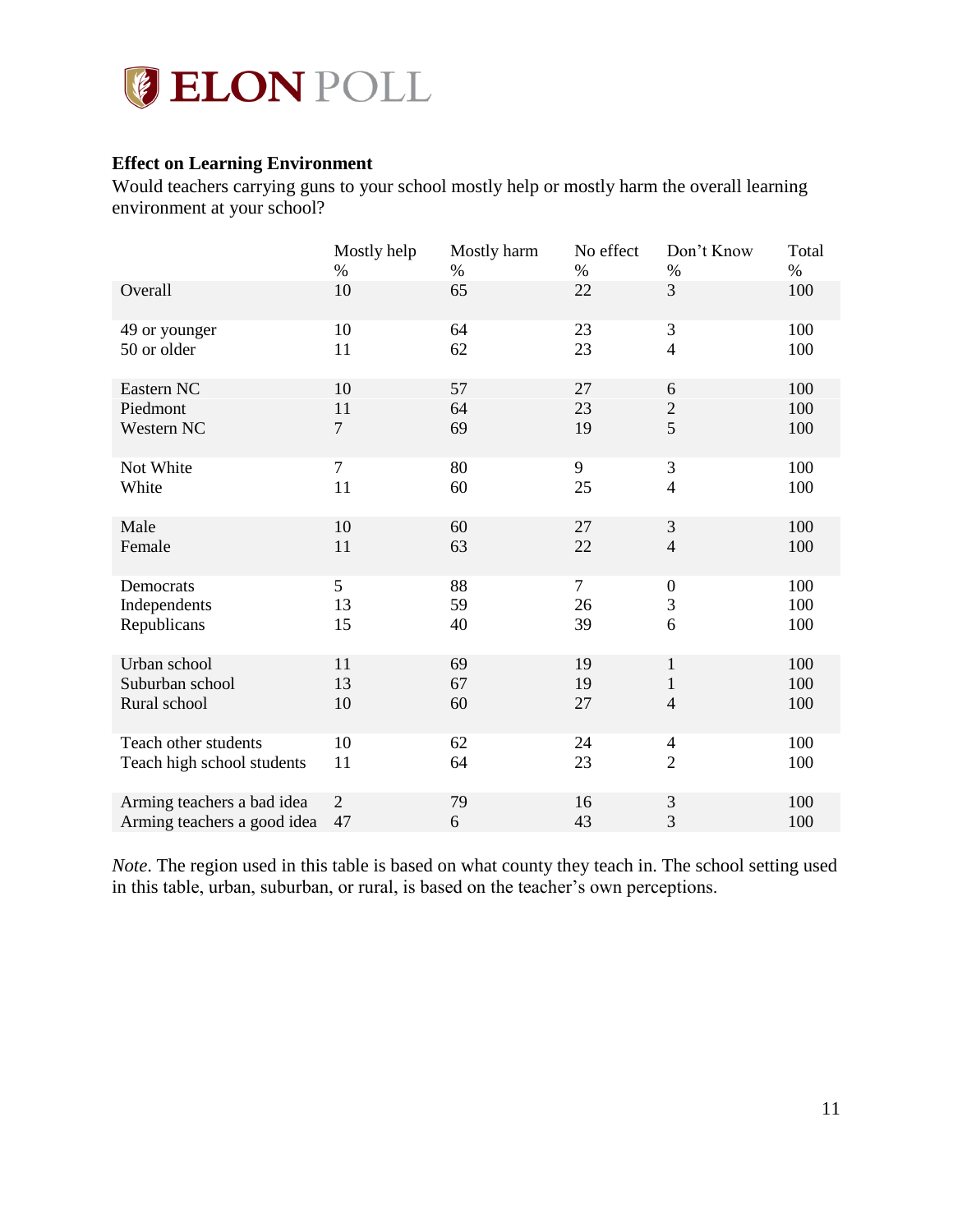

# <span id="page-12-0"></span>**Methodological Information**

| Mode:                       | Telephone $(LL + Cell)$ and Email                                |
|-----------------------------|------------------------------------------------------------------|
| Population:                 | Public School Teachers in North Carolina                         |
| Dates in the field:         | February $28^{th}$ – March $5^{th}$ , 2018                       |
| Sample Size:                | 379 total (227 email, 152 telephone)                             |
| Margin of Error:            | $+/-$ 5.03% ( $+/-$ 6.6% for email sample only questions)        |
| Confidence Level:           | 95%                                                              |
| <b>Weighting Variables:</b> | Race, Gender, Age, County Density, State Region, Level of School |

## *Procedure*

For this survey, the Elon University Poll used a list of teacher names obtained by the Raleigh News & Observer based on NC Treasurer's Office pension records as of 12/31/16. Any active public employee who was part of the state pension system at that time was included in the list. This list was then reduced to those who were classified as "Education Professionals" in pension records. A few matched names may have been very recently retired teachers, though a screening question was in place to limit recent retirees.

A sample of these names was fuzzy matched against the North Carolina State Board of Elections voter registration file based on name and age. Consequently, all teachers in this survey were also registered voters. Email addresses and cell phone and landline numbers were then appended to this list by Marketing Systems Group.

For the administration of the email survey, the Elon University Poll used Qualtrics. We sent one reminder email on Friday March 2<sup>nd</sup>. We only interviewed teachers in North Carolina who are over 18, confirming the name of the teacher in the sample. A survey was considered complete only if a respondent progressed through the entire survey.

Telephone interviews were conducted on Monday, March 5, 2018 from 6:00 PM to 9:00 PM. Some questions were not included in the telephone survey due to length considerations. These are marked above as online only.

## *Weighting*

Weights were generated using a technique known as iterative proportional fitting, also known as raking. We typically weight results from the Elon University Poll on multiple demographic characteristics. In the case of this survey, our target population was public school teachers in North Carolina.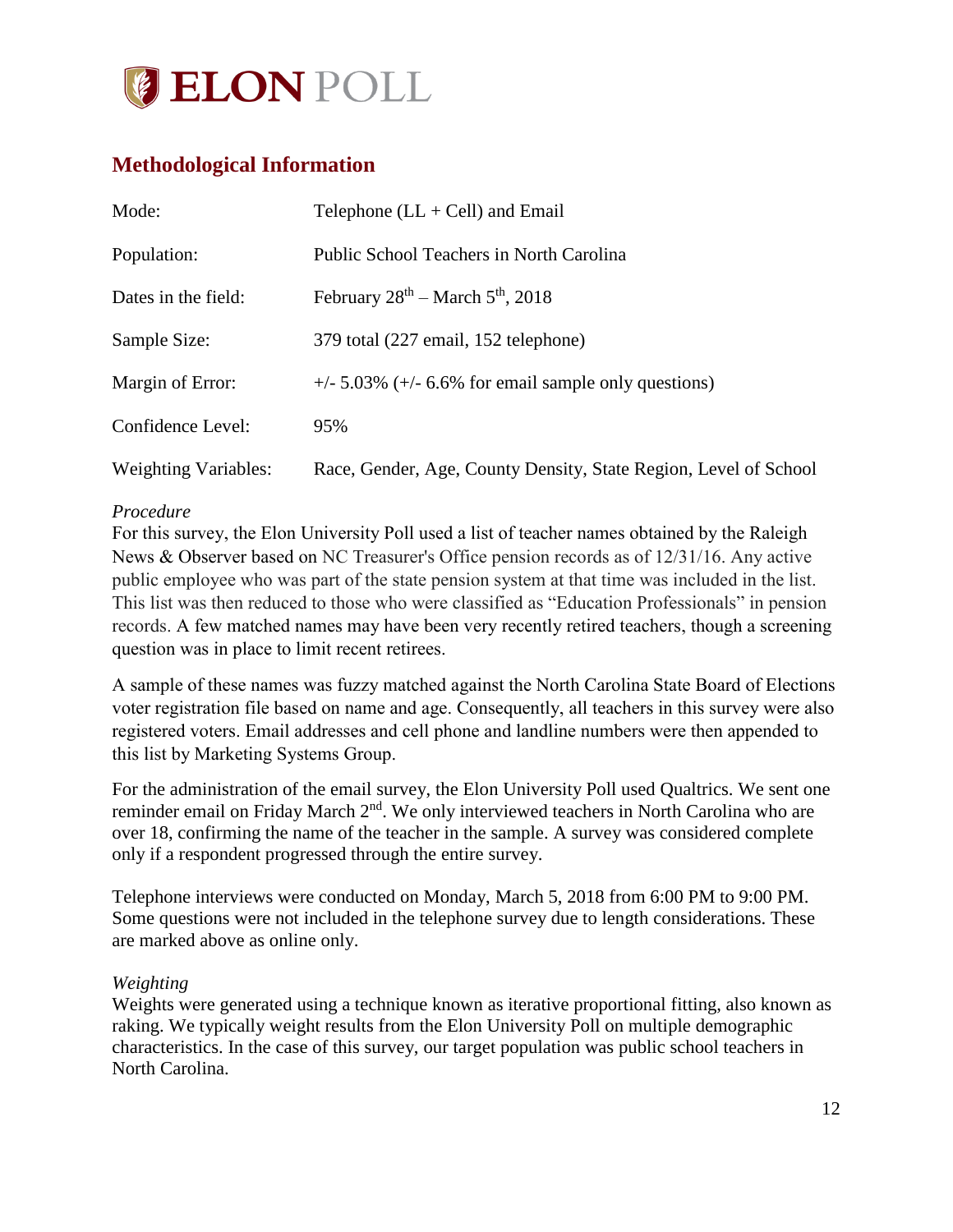

The weight variables were race, gender, age, level of school, region and county density. Each variable was weighted to match relative proportions of current teachers in North Carolina.

Target population statistics for race, gender and school level were derived from the UNC Educator Quality Dashboard.<sup>2</sup> These data reflect the  $2014$ - $2015$  school year. Because this population data does not fully distinguish Elementary school from middle school. These two categories were combined for weighting only.

Region was calculated based on the proportion of teachers in each county within the state pension records from 12/31/16. Regions were assigned according to the map below from the UNC library. There are a handful of statewide institutions in the state (0.19% of those in the pension records). These institutions were classified as part of Wake County.



County type is based on 2014 U.S. Census Population density estimates (Rural 750/sq. mile.; Suburban 250-750/sq. mile; Urban >750/sq. mile). A map of density by county is available from the NC Rural Center.<sup>3</sup>

Age of teachers was derived from 2012 National Center for Education Statistics School and Staffing Survey. 4

A teacher could teach in a rural school that is located in an urban area. Cross-tabs are based on teacher's perception of the where the school is located. Weighting is based on the county density of the county where the school district is located.

 $\overline{a}$ 

<sup>&</sup>lt;sup>2</sup> <http://eqdashboard.northcarolina.edu/demographics-of-nc-public-school-teachers/>

<sup>&</sup>lt;sup>3</sup> <http://www.ncruralcenter.org/about-us/754/>

<sup>&</sup>lt;sup>4</sup> [https://nces.ed.gov/surveys/sass/tables/sass1112\\_2013314\\_t1s\\_002.asp](https://nces.ed.gov/surveys/sass/tables/sass1112_2013314_t1s_002.asp)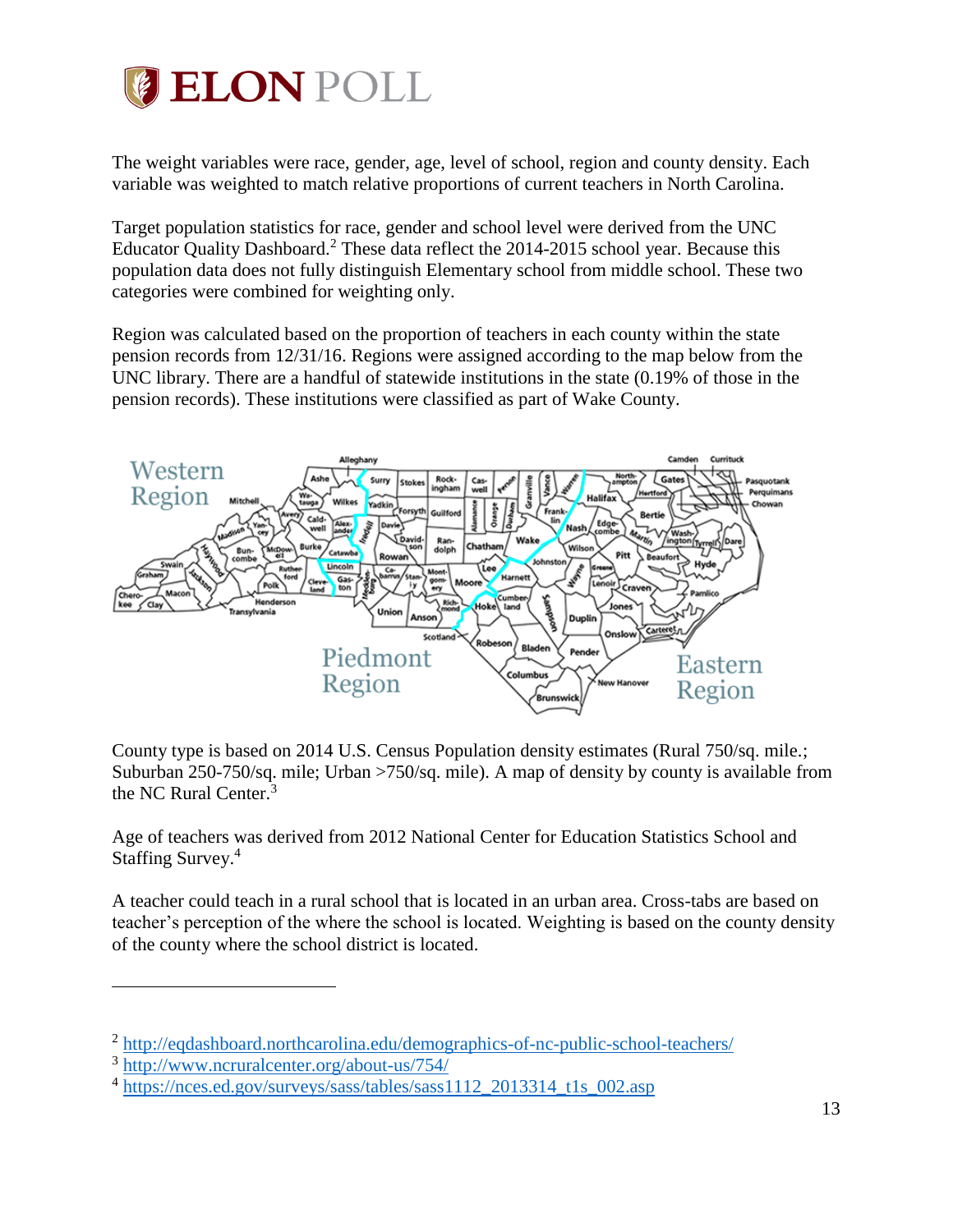

## *Support for Transparency*

The Elon University Poll supports transparency in survey research and is a charter member of the American Association for Public Opinion Research Transparency Initiative, which is a program promoting openness and transparency about survey research methods and operations among survey research professionals and the industry. All information about the Elon University Poll that we released to the public conforms to reporting conventions recommended by the American Association for Public Opinion Research and the National Council on Public Polls.

#### *Question Construction and Question Order*

In releasing survey results, the Elon University Poll provides the questions as worded and the order in which respondents receive these questions. In some cases, question ordering rotates to avoid biases.

In an effort to provide neutral, non-biased questions, we attempt to observe conventional question wording and question order protocols in all of our polls. In order to avoid recency or primacy effects, we randomize candidate names within the text of each question. We pretest every questionnaire multiple times before entering the field.

#### *Branching Questions*

For questions with multiple response options, we often program our surveys to branch into a secondary probing question.

#### *"Don't Know" & "Refused" Response Options*

Where appropriate, all opinion questions include an option for respondents to select "Don't Know" or to refuse to answer. Respondents were permitted to exit the survey at any time.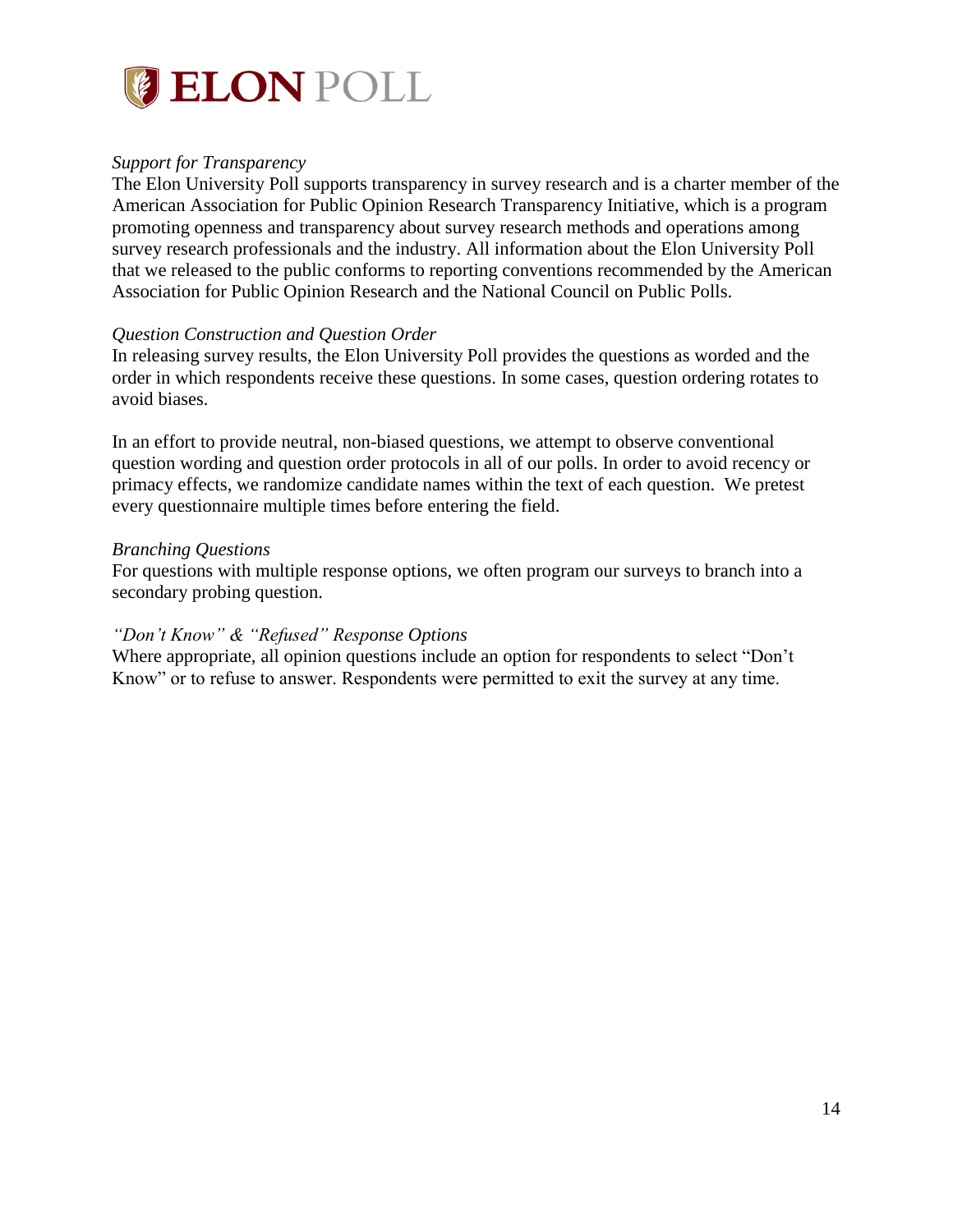

# <span id="page-15-0"></span>**Frequently Asked Questions**

## **1. Who pays for the Elon University Poll?**

Elon University fully funds the Elon University Poll. The poll operates under the auspices of the College of Arts and Sciences at Elon University, led by Dean Gabie Smith.

The Elon University administration, led by Dr. Connie Book, president of the university, fully supports the Elon University Poll as part of its service to the community.

Because of this generous support, the Elon University poll does not engage in any contract work. This permits the Elon University Poll to operate as a neutral, non-biased, non-partisan resource.

## **2. Does the Elon University Poll favor a certain party?**

The Elon University Poll is an academic, non-partisan survey. We do not engage or work with any political candidates or parties. We employ best practices to ensure the results are not biased.

## **3. Did you weight the data?**

Yes. We apply weights to the data. For this survey, an iterative proportional fitting algorithm generated weights based on North Carolina Department of Public Instruction Data.

## **4. How are students involved in the Elon University Poll?**

Elon University students conduct telephone interviews.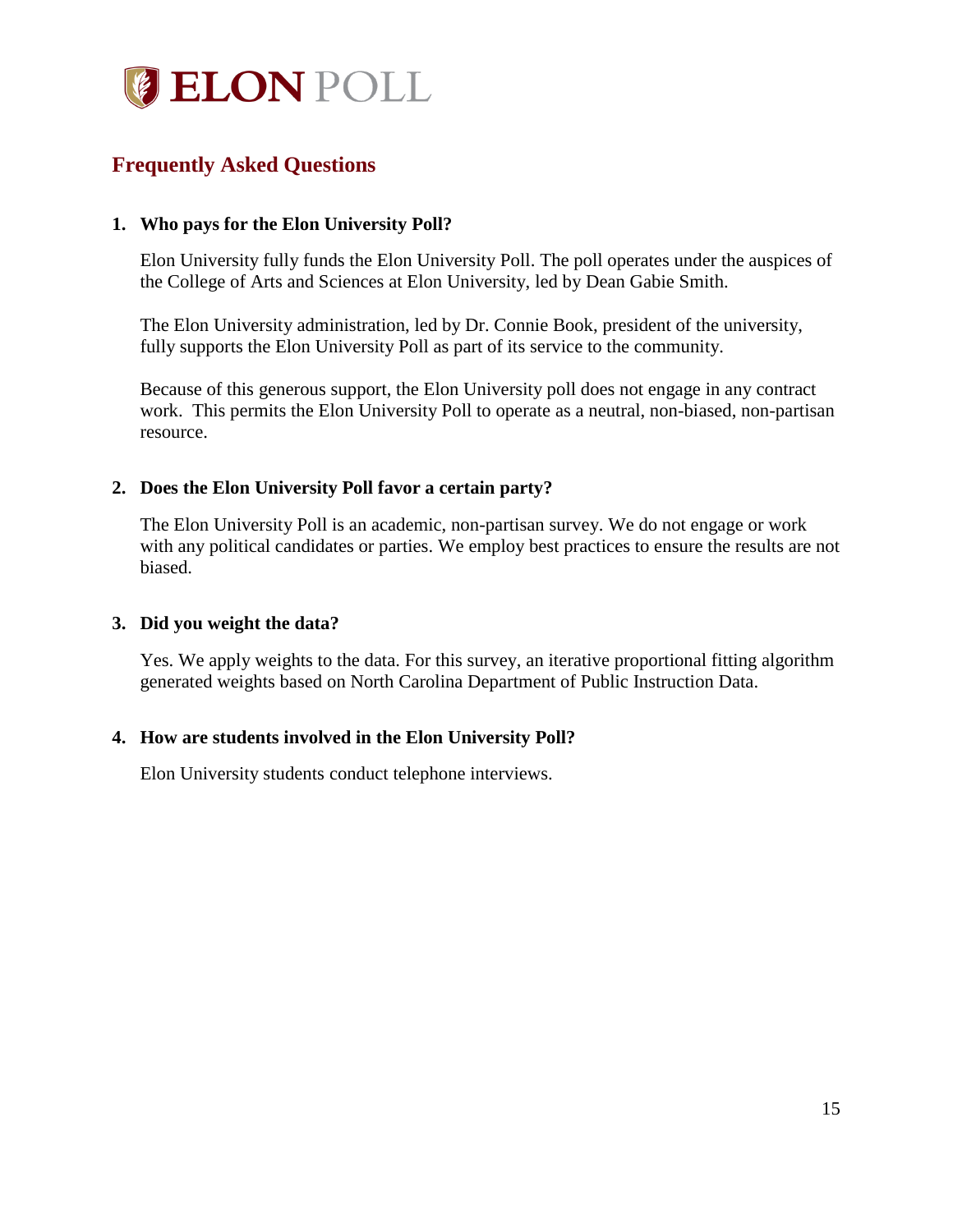

# <span id="page-16-0"></span>**Open-Ended Comments from NC Public School Teachers**

The following are open-ended comments written by teachers who participated in the email mode of the survey. They were prompted by, "If you'd like to share anything about this survey with us, feel free to do so below. Otherwise, select next to complete the survey."

These quotes have been edited only to ensure privacy and for minor typographical errors given that some survey were conducted on mobile devices. Gender, school setting, party identification and the teachers' responses to two questions are at the bottom of each respective quote for context. The order of quotes was randomized.

All record quotes about gun policy are included below. We did not selectively remove any quotes unless they were about the survey logistics and not about policy attitudes.

- 1. I'm slowly watching the country I love turn into the wild west, and it frightens me to think of the type of future we're creating for our students. I identify more with conservatives than I do liberals, and I feel the pro gun populace needs to give a little or risk losing everything. I own 3 single bolt action rifles and have fantastic aim in case of home invasion. I don't want to lose that ability to protect my home. There's no need for 30+ rounds. Either these people arguing their need for semi automatic weaponry need better aim, or need to speak with their dept of forestry if it's an issue of protecting livestock.
	- *a. Female, Republican teacher in a rural school. Thinks arming teachers is mostly a bad idea, and would not carry a firearm to school if allowed.*
- 2. I am open to carrying a weapon at school, but, honestly, I don't want to. If it would save lives and help protect my students and I, I am willing. I just don't know how I feel about students in that environment.
	- *a. Male, Republican teacher in a rural school. Thinks arming teachers is mostly a good idea, and would maybe carry a firearm to school if allowed.*
- 3. I am really torn on teachers having guns. Part of me says yes but then I feel in some areas there might be crime looking for the guns the teachers have.
	- *a. Female, Democrat teacher in a rural school. Not sure what she thinks about arming teachers, and would carry a firearm to school if allowed.*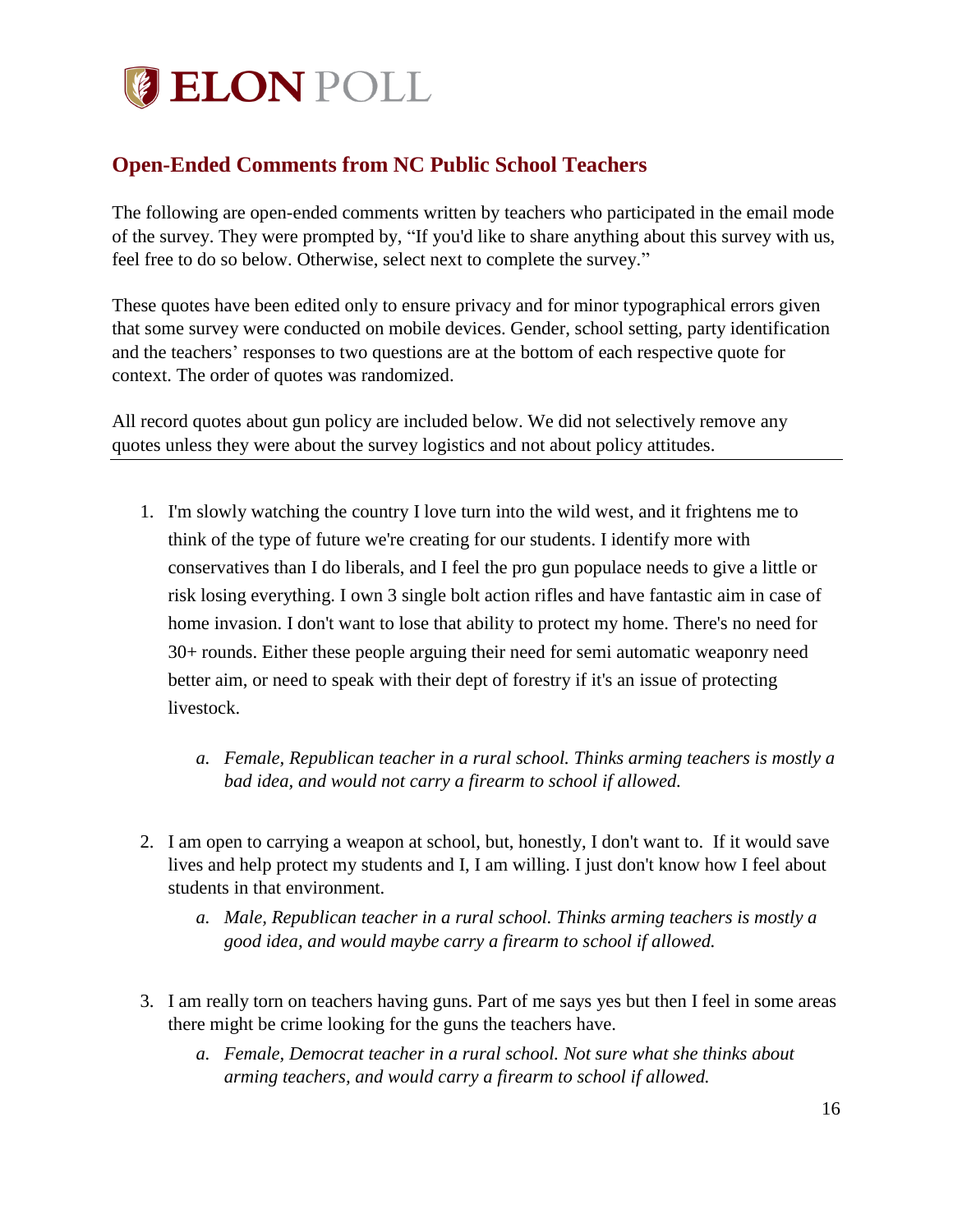

- 4. An issue regarding teachers and guns in school that has not been addressed is what happens to the students/coverage of classes when said teacher is out trying to play the hero?
	- *a. Female, Independent teacher in a urban school. Thinks arming teachers is mostly a bad idea, and would not carry a firearm to school if allowed.*
- 5. Arming any teachers at schools is a bad idea!!! I've seen all kinds of vandalism and break ins, and kids get their hands on wrong things all the time!!!
	- *a. Female, Democrat teacher in a suburban school. Thinks arming teachers is mostly a bad idea, and would not carry a firearm to school if allowed.*
- 6. I dislike guns and think that only people who are trained like military or law enforcement should have access to guns. I am so sick of this country investing in worthless security measures that don't protect anyone instead of increase awareness to others about safety and proper education. I don't know when these stupid politicians will get it through their skulls that guns don't need to go into the hands of anyone. There are a lot of sick people who go undiagnosed with mental health issues and may cause harm to themselves or others. I am so sick of this crap and now they want to arm teachers. The day they issue this law to allow teachers to carry I will resign and pull my kids out of school.
	- *a. Female, Democrat teacher in a suburban school. Thinks arming teachers is mostly a bad idea, and would not carry a firearm to school if allowed.*
- 7. Exactly what need is there for an assault weapon in our country? We are way out of line here, and it's a shame that these young adults have more common sense than these paid politicians. But of course, they are not NRA, paying off these crooked politicians to meet their agenda, which of course is to sell, sell, sell more weapons. Wow, what a price!
	- *a. Male, Republican teacher in a suburban school. Thinks arming teachers is mostly a bad idea, and would not carry a firearm to school if allowed.*
- 8. Guns have no business in our schools. Our job is to teach, not to guard. If you feel like we need more guards, find the money and hire them.
	- *a. Female, Independent teacher in a rural school. Thinks arming teachers is mostly a bad idea, and would not carry a firearm to school if allowed.*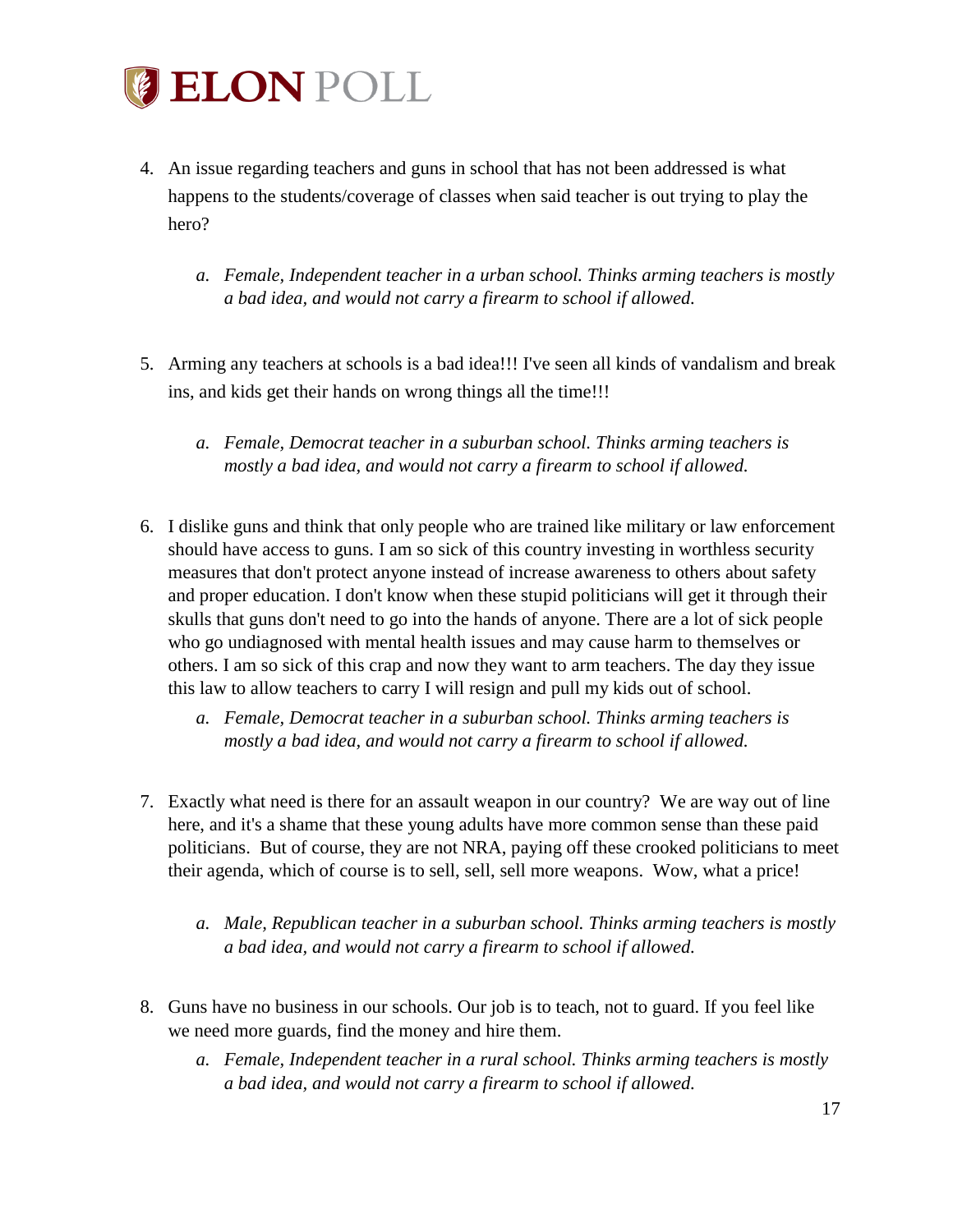

- 9. Everyone is focusing on the guns. No one is talking about all of the years of the students' lives leading up to the event that influenced the decisions made in that moment. People want to blame parents, but the shootings aren't happening in the homes, they're happening at the schools because schools are the stress point. Education is the problem. How we are educating students is the problem. They do not have time to learn to deal with conflict, have meaningful conversations, solve social issues between themselves and they look to adults to solve their problems because we've done it for them for years because it is faster and we don't have time to let them work it out for themselves: We have too many tests for which we must prepare and take. At the middle school and high school levels, there is no recess or free time and lunch - if they have it - is 20 or 25 minutes. Teachers would love to get to know students and their families. That is difficult to do under the constraints of current education and community situations. These shootings are the sad result of overstressed children taught by overworked teachers who cannot be all things to all people. More policemen might help once the bullets begin to fly, but it won't prevent them from flying in the first place.
	- *a. Female, Independent teacher in a urban school. Thinks arming teachers is mostly a bad idea, and would not carry a firearm to school if allowed.*
- 10. Guns our not the answer. We can identify the kids with problems at a young age, but we just push them along instead of getting them help. Teacher are very underpaid and we are better off on welfare.
	- *a. Female, Republican teacher in a rural school. Not sure what she thinks arming teachers, and would carry a firearm to school if allowed.*
- 11. I feel the first line of protection is increasing mental health funding including but not limited to opening up homes for mentally ill, more mental health facilities, and overall a focus on mental health. I feel that teachers carrying guns on campus does make sense but there has to be a solid program in place to make it safe for all.
	- *a. Female, Independent teacher in a rural school. Thinks arming teachers is mostly a good idea, and would carry a firearm to school if allowed.*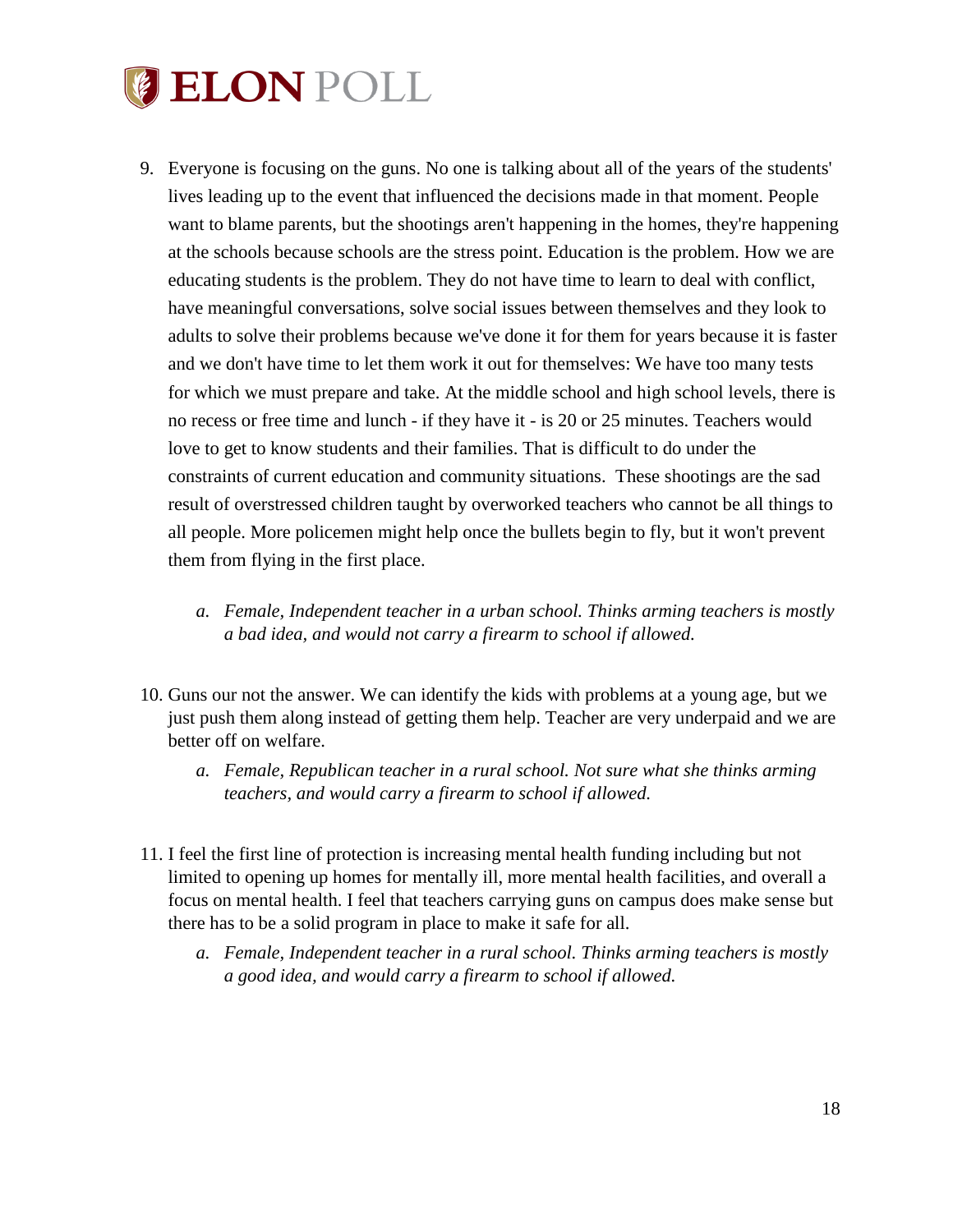

- 12. A number of things need to be done to enhance school security. Our new construction buildings need to be built up (multi-story) instead of out, and campuses must be more compact with fewer entry points. 1st floors should have transom windows only. And the main building complex should have a fence around the perimeter. Right now the only thing fenced in is the athletic fields at high schools. Teachers with the right training should be allowed to conceal-carry, but they should be limited in how they are allowed to engage. Lock down your classroom and stay in there with your students. If a shooter seeks to enter your room, then use your weapon. But it would not be wise for teachers to engage an active shooter in a hallway with other students nearby, or in a way that makes it difficult for a law enforcement officer to distinguish between them and the active shooter. But others can conceal carry too, and among them are ROTC officers on high school campuses.
	- *a. Female, Independent teacher in a urban school. Thinks arming teachers is mostly a good idea, and would maybe carry a firearm to school if allowed.*
- 13. I teach in a liberal world and those that are conservative are quiet about there politics and libs' strong voice intimidate.
	- *a. Female, Republican teacher in a suburban school. Thinks arming teachers is mostly a good idea, and would carry a firearm to school if allowed.*
- 14. I teach Kindergarten. I am a great sharpshooter, but I would never want my students to see me kill someone. I do see that my skills are handy, and I do respond well under pressure. I feel my job is to protect them, but I am not sure a gun is the best way.
	- *a. Female, Democrat teacher in a rural school. Thinks arming teachers is mostly a bad idea, and would not carry a firearm to school if allowed.*
- 15. I think arming teachers is a terrible idea and I would not only leave the profession if it happens but also pull my own children from public school or any school with armed teachers. We have way too much on our plates already, being even more responsible for others lives more so than we are already is not wise at all.
	- *a. Female, Independent teacher in a urban school. Thinks arming teachers is mostly a bad idea, and would not carry a firearm to school if allowed.*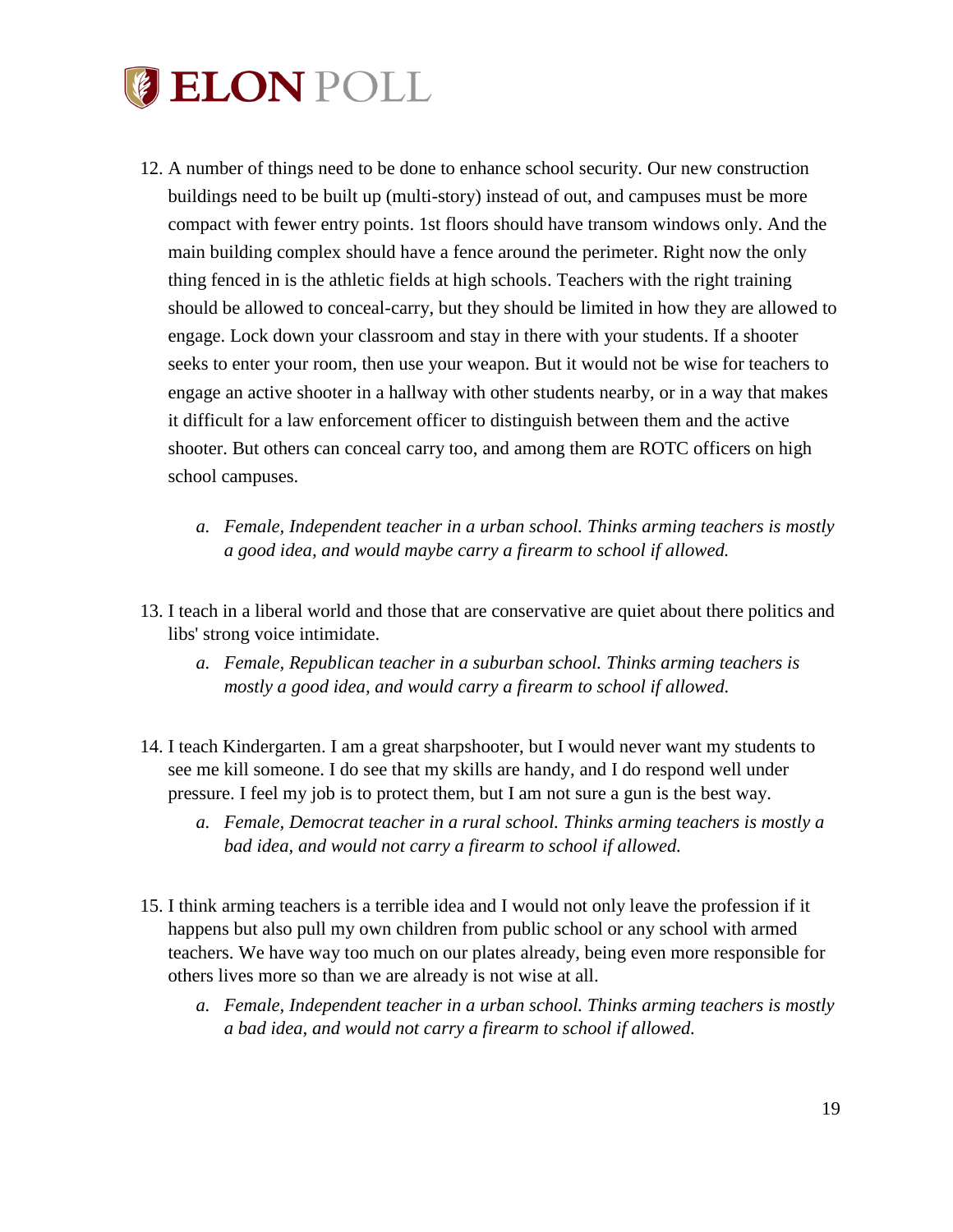

- 16. I think just the idea that teachers might have a gun would be a deterrent to some school shootings, but as the law stands now; everyone KNOWS there are NO GUNS on school grounds. It is an open invitation for violence to be perpetuated on our children.
	- *a. Female, Independent teacher in a rural school. Thinks arming teachers is mostly a good idea, and would carry a firearm to school if allowed.*
- 17. I think that those people who want guns are not going to wait and purchase them legally. I also don't think that more background checks are going to help those that go to purchase a gun legally. But on the other side of that, I do not see the need for semi-automatic or automatic weapons in the hands of anyone by law enforcement or military.
	- *a. Female, Republican teacher in a suburban school. Thinks arming teachers is mostly a bad idea, and would not carry a firearm to school if allowed.*
- 18. I think there are other things that can be done to help teachers protect our students in the event of a threat on campus. There has been research on putting fire extinguishers in all classes and teaching the teachers what they can do with them in the case of an emergency. I think that is more favorable than arming teachers with guns.
	- *a. Female, Republican teacher in a rural school. Thinks arming teachers is mostly a bad idea, and would not carry a firearm to school if allowed.*
- 19. I truly believe that we as a country need to be proactive, not reactive. Teachers needing to use guns in schools means that we have not set parameters in place to ensure the safety of our students and staff.
	- *a. Female, Republican teacher in a rural school. Thinks arming teachers is mostly a bad idea, and would not carry a firearm to school if allowed.*
- 20. I would like to see the NRA pay for bullet proof doors and windows and glass doors and that the security at the front doors be stricter. They let almost anyone into the school even with a buzzer. Lots of foot traffic. Also, the trailers outside are unsafe and the doors are often propped open. The answer is truly banning assault rifles because they are military weapons used for killing people and have no place flooding our streets. Since the NRA controls our present government through lobbying and pay offs they should be made to pay for the damage they have inflicted upon society, much like the tobacco industry was sued to do.
	- *a. Female, Democrat teacher in a urban school. Thinks arming teachers is mostly a bad idea, and would not carry a firearm to school if allowed.*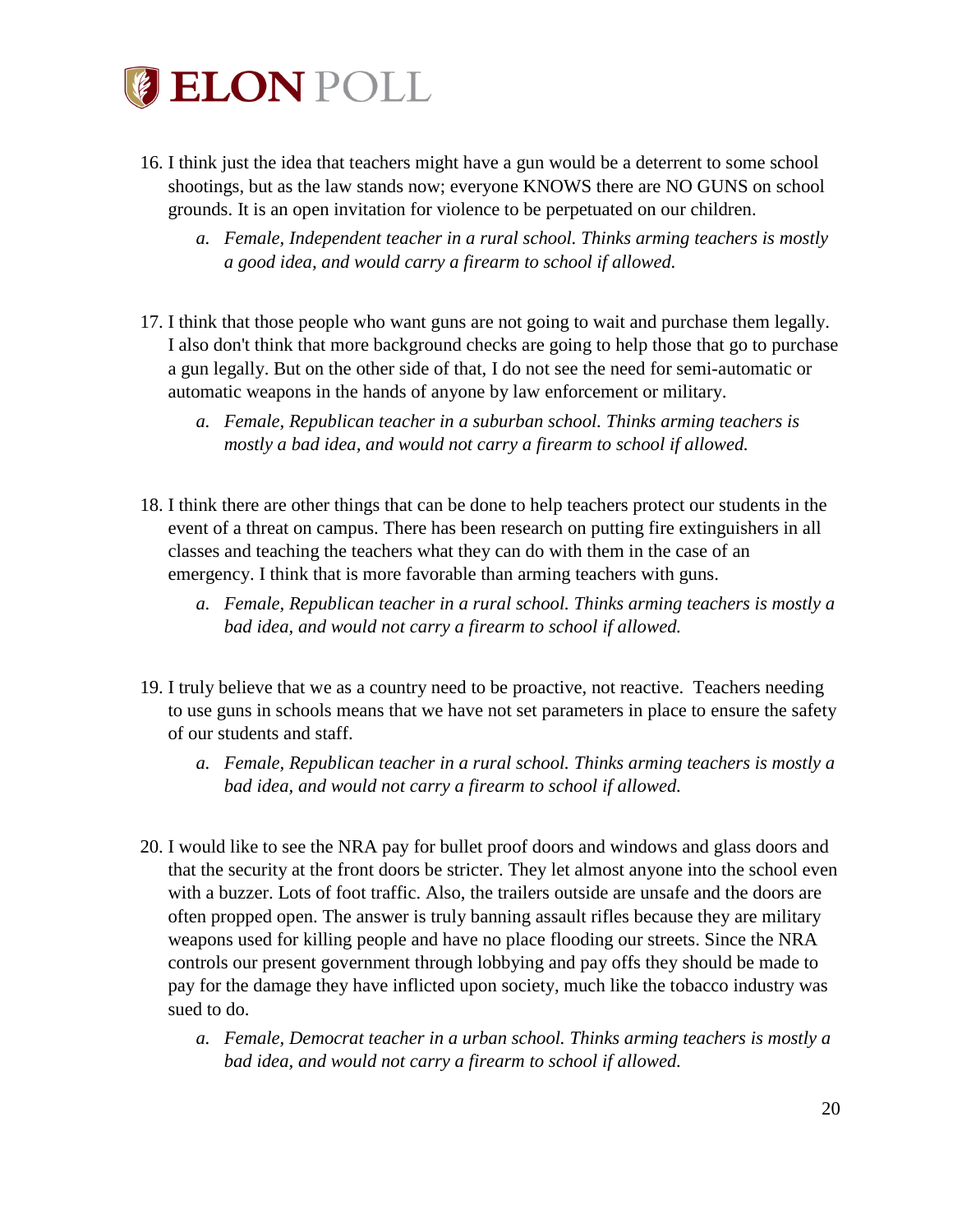

- 21. Increasing security at school is favorable. Not for our pre-k through 5th graders necessarily but for parents and teens. I'm scared of strangers getting access to school property not the kids. Also, if teachers, police officers, and other administrators would take mental health and bullying into consideration and offer professional development on how to handle certain students who are victims, bullys themselves, or suffering from a mental health condition. These measures could make schools in general become safer as a whole environment. We dont need to make kids scared of school, we need them to know it's a safe learning environment where they are wanted and appreciated without letting them get away with behaviors that effect their peers.
	- *a. Female, Republican teacher in a suburban school. Thinks arming teachers is mostly a bad idea, and would not carry a firearm to school if allowed.*
- 22. It would be amazing if you could do a survey similar to this for students. Many of our students are terrified of the idea of teachers carrying guns to school--they know their classmates and they know that if an accident were to happen that they would be at risk.
	- *a. Female, Democrat teacher in a suburban school. Thinks arming teachers is mostly a bad idea, and would not carry a firearm to school if allowed.*
- 23. Looks like students and young people will help the movement for gun reform and reasonable regulation for our society. I applaud their efforts.
	- *a. Male, Democrat teacher in a urban school. Thinks arming teachers is mostly a bad idea, and would not carry a firearm to school if allowed.*
- 24. Only teachers with extensive training should be allowed to carry guns. The shooters are not going to shoot up a school where they are going to have immediate resistance. Shootings would come to a complete stop.
	- *a. Male, Democrat teacher in a rural school. Thinks arming teachers is mostly a good idea, and would maybe carry a firearm to school if allowed.*
- 25. Please don't ask teachers to shoot at another person. We are to teach curriculum and social skills. It isn't fair to have teachers training to shoot.
	- *a. Female, Democrat teacher in a suburban school. Thinks arming teachers is mostly a bad idea, and would not carry a firearm to school if allowed.*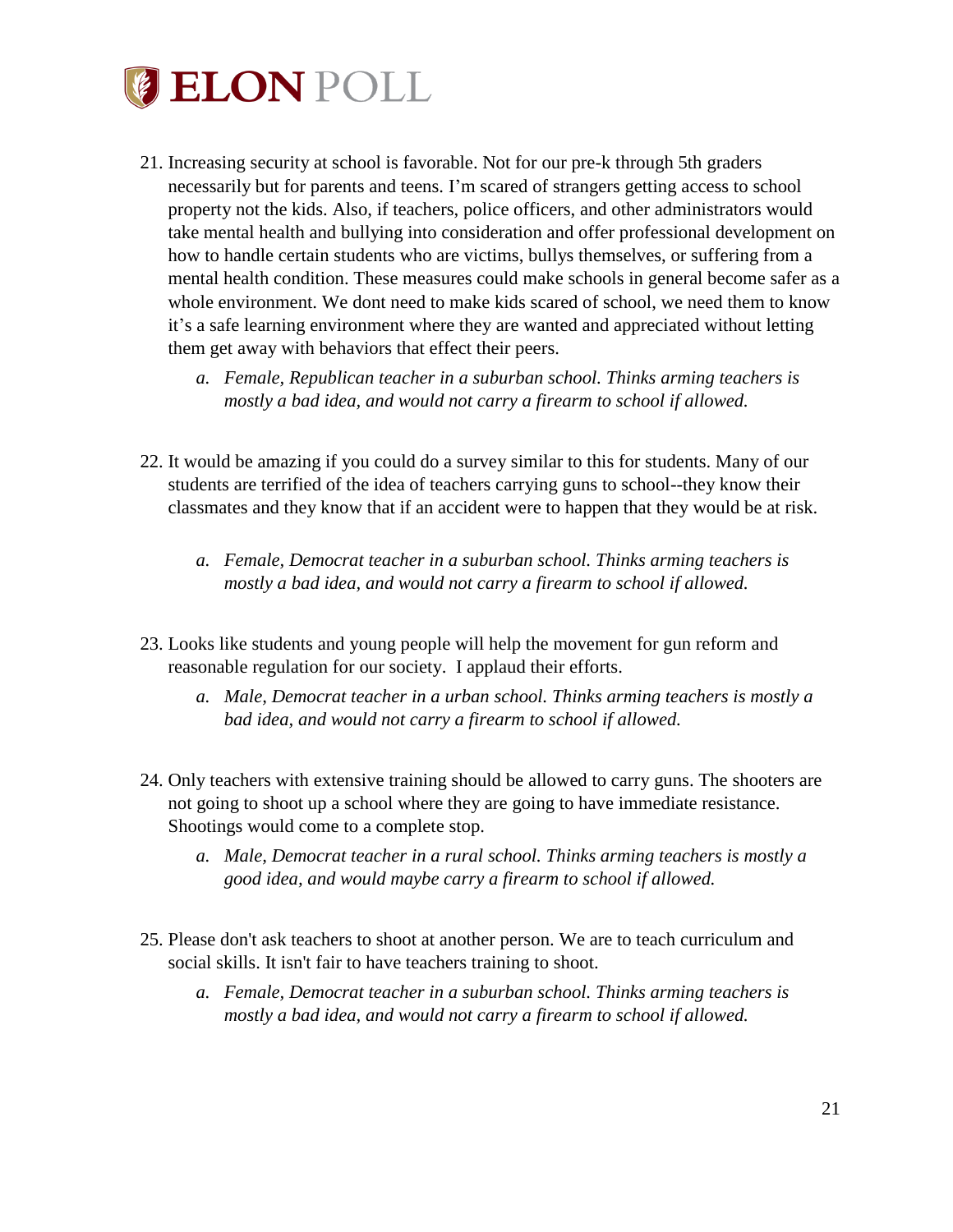

- 26. My major concern is the mental health problem that exists in every public school in the U.S. Teachers and Staff put forth a significant amount of time dealing with students who have mental health problems. These students with mental health problems create situations that are unsafe to other students WITHOUT the presence of a handgun being in the vicinity. It is difficult to deal with these unsafe situations that stem from mental health because Administrators are unable to expel and provide reasonable consequences to students because of laws and legislation that "protects" every child whether they have a mental health problem or not. It takes YEARS to properly place students in the correct environment and teachers suffer for years trying to keep others safe while having this threat in class. This threat only increase when there is a firearm present. I would not feel safe carrying a gun knowing that there are students who want to harm others (teachers and students) in my surroundings.
	- *a. Male, Independent teacher in a rural school. Thinks arming teachers is mostly a bad idea, and would not carry a firearm to school if allowed.*
- 27. Overall I don't think teachers should be armed however if they have extensive training in gun safety and were willing to carry them then that's the only way I'd consider it. People have conceal to carry permits. Some choose to and some don't. I think it should be completely anonymous who is armed and be secured on them or in a locked area with maybe fingerprint access. I know that's extreme but this calls for extreme measures if we are required to go way above and beyond what we are required to do. Also we all should be getting a significant raise if we are having to put ourselves in this situation. If I had my choice, all schools would be guarded by armed police officers or military veterans. It should not be part of our job description.
	- *a. Female, Independent teacher in a suburban school. Thinks arming teachers is mostly a bad idea, and would maybe carry a firearm to school if allowed.*
- 28. Requiring all teachers to carry is absurd. Having trained teachers, with secure storage for their firearms may work. However, better parenting and mental health awareness, as well as care is critical.
	- *a. Female, Republican teacher in a suburban school. Hasn't decided what she thinks about arming teachers, and would not carry a firearm to school if allowed.*
- 29. School security issues should be handled at the local level.
	- *a. Female, Independent teacher in a suburban school. Thinks arming teachers is mostly a good idea, and would maybe carry a firearm to school if allowed.*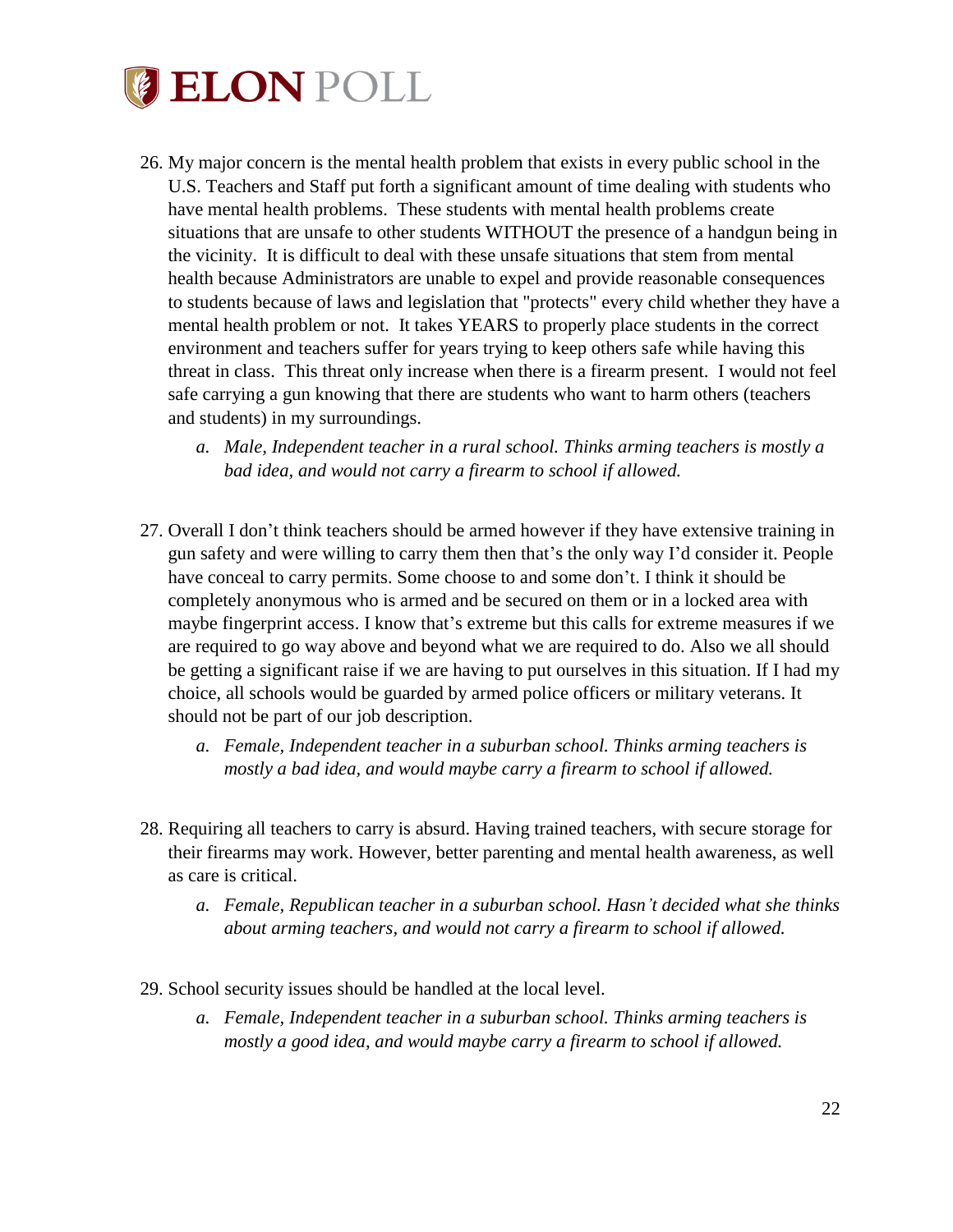

- 30. Teachers carrying firearms is a big concern for the educational system. I would rather hire more SROs...they come with guns and are fully trained.
	- *a. Female, Republican teacher in a rural school. Thinks arming teachers is mostly a bad idea, and would not carry a firearm to school if allowed.*
- 31. I am for anything to help with change and safety in our schools.
	- *a. Male, Independent teacher in a suburban school. Thinks arming teachers is mostly a good idea, and would carry a firearm to school if allowed.*
- 32. The only guns allowed in school should be law enforcement personnel. Security cameras and other measures can be implemented that will increase student safety and not make schools feel like a prison.
	- *a. Female, Independent teacher in a urban school. Thinks arming teachers is mostly a bad idea, and would not carry a firearm to school if allowed.*
- 33. There are so many new young teachers that are naive about life that I would not trust with a gun. Five years ago when more teachers were older, I would be more likely to vote for teachers to have guns. Then there are those teachers who are very angry at administration that I would definitely not give guns to.
	- *a. Female, Independent teacher in a rural school. Thinks arming teachers is mostly a bad idea, and would not carry a firearm to school if allowed.*
- 34. There will be more shooting if teachers are allowed to carry guns. The shooting in Dalton, Ga is a small glimpse of the possible tragedies that will take place if teachers are allowed to carry guns on campus. I have worked with a lot of strange teachers, and it terrifies me to think that one of them could pass a screening and be allowed to carry a gun.
	- *a. Female, Democrat teacher in a rural school. Thinks arming teachers is mostly a bad idea, and would not carry a firearm to school if allowed.*